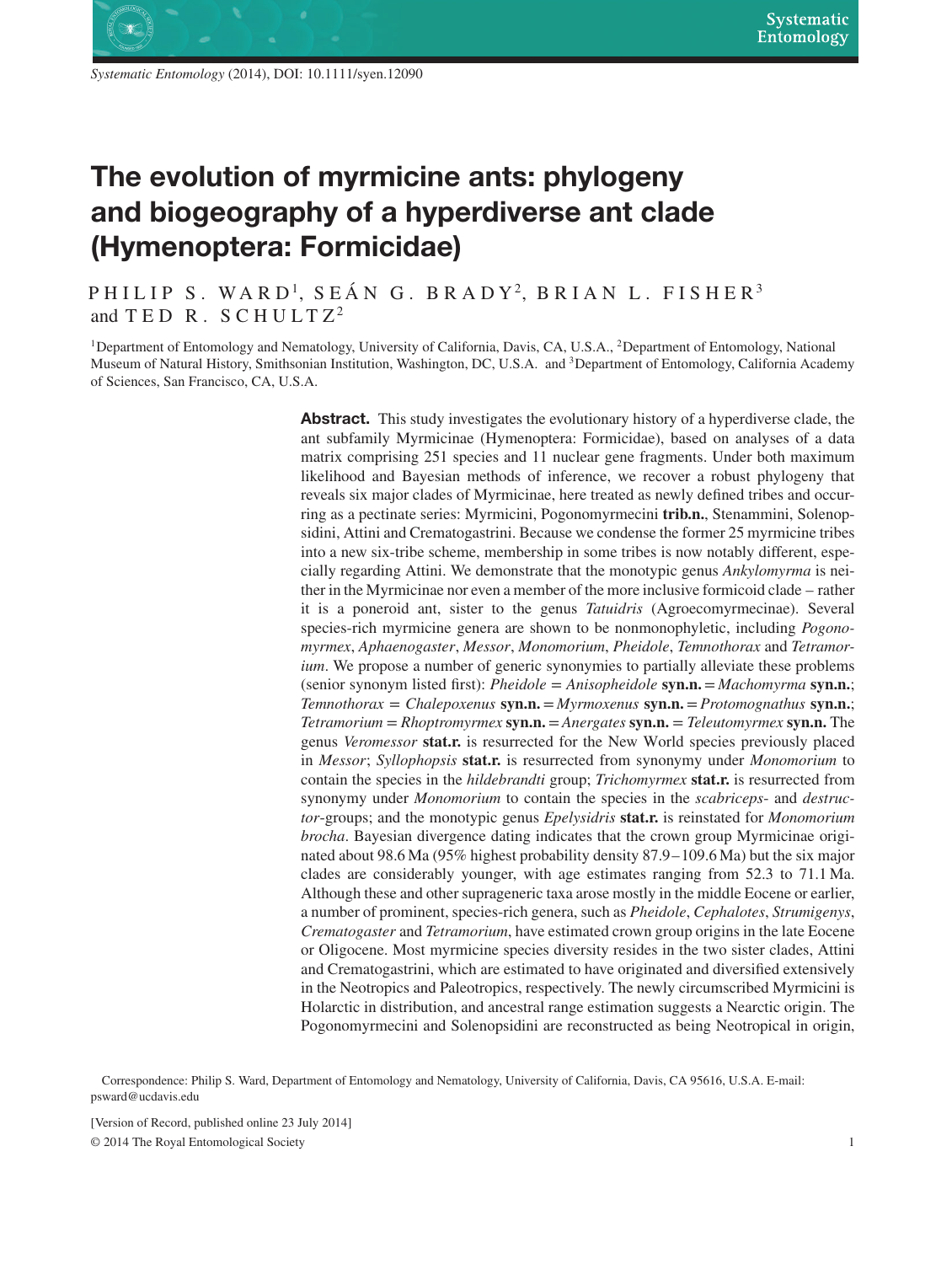but they have subsequently colonized the Nearctic region (Pogonomyrmecini) and many parts of the Old World as well as the Nearctic region (Solenopsidini), respectively. The Stenammini have flourished primarily in the northern hemisphere, and are most likely of Nearctic origin, but selected lineages have dispersed to the northern Neotropics and the Paleotropics. Thus the evolutionary history of the Myrmicinae has played out on a global stage over the last 100 Ma, with no single region being the principal generator of species diversity.

This published work has been registered in ZooBank, http://zoobank.org/urn:lsid: zoobank.org:pub: BB6829C4-DA79-45FE-979E-9749E237590E.

## **Introduction**

Ants are one of evolution's great success stories, the most species-rich and ecologically dominant of all eusocial insects (Hölldobler & Wilson, 1990; Lach *et al.*, 2009), yet this success is far from evenly distributed among the major lineages of the group. There are 16 extant subfamilies of ants (Bolton, 2014; Brady *et al.*, 2014), but four of these – Dolichoderinae, Formicinae, Myrmicinae and Ponerinae – account for almost 90% of all known species (Bolton, 2014). Among these 'big four' the most biologically diverse and prolific is the subfamily Myrmicinae. With approximately 6475 described species – about half of all named ants – and many others awaiting discovery and description, the myrmicines are a hyperdiverse clade inhabiting most of the terrestrial surface of the Earth and encompassing a wide range of lifestyles including generalist and specialist predators, scavengers, omnivores, granivores and herbivores (Kugler, 1979; Brown, 2000).

Myrmicine ants have been subjects of intense investigation into colony organization, communication, demography and ecology (Davidson, 1977; Brian, 1983; Tschinkel, 2006). They contain a diverse array of socially parasitic species (Beibl *et al.*, 2005; Buschinger, 2009) and they furnish numerous examples of symbioses with other organisms (Davidson & McKey, 1993; Fiedler, 2006; Russell *et al.*, 2009), including the iconic mutualism between fungus-growing ants and their cultivars (Mueller *et al.*, 2001; Hölldobler & Wilson, 2011). Genomic studies have begun to probe the genetic architecture of prominent myrmicines in the genera *Solenopsis* (Wurm *et al.*, 2011), *Pogonomyrmex* (Smith *et al.*, 2011), *Acromyrmex* (Nygaard *et al.*, 2012) and *Atta* (Suen *et al.*, 2011).

Despite the attention that they have garnered, myrmicines present a number of taxonomic challenges. There are many difficult species complexes (Seifert, 2003; Schlick-Steiner *et al.*, 2006; Blaimer, 2012a), as well as multiple genera and tribes whose monophyly is doubtful (Brady *et al.*, 2006; Ward, 2011). The members of this subfamily have received only modest coverage in molecular phylogenetic studies of ants as a whole, and results have been inconsistent between studies (Brady *et al.*, 2006; Moreau *et al.*, 2006). Here we aim to address this problem by employing 11 nuclear genes and comprehensive taxon sampling across the entire subfamily. We combine phylogenetic inference with divergence dating and biogeographic analysis to generate a robust picture of the evolutionary history of these remarkable ants. These results also provide the basis for a revised higher classification of the subfamily.

## **Material and methods**

### *Taxon selection*

We assembled a set of 234 species representing all 25 tribes of Myrmicinae and 128 of the 145 extant genera (taxonomy follows Bolton, 2014) (Table S1). One species could not be identified to genus. For genera with widespread distributions we attempted to sequence a species from each of the major biogeographic regions in which the genus occurs, to facilitate ancestral range estimation. We also sampled more intensively within several genera whose monophyly appeared to be questionable, including *Aphaenogaster*, *Monomorium*, *Pheidole*, *Solenopsis*, *Strumigenys* and *Tetramorium*. We included 17 outgroup taxa; these were drawn mostly from the other subfamilies of ants, but we also chose an aculeate hymenopteran wasp, *Apterogyna* (Bradynobaenidae), as the most distant outgroup to root the tree.

## *Sequencing and sequence annotation*

We sequenced fragments of 11 nuclear genes, including two ribosomal genes, *18S* rDNA and *28S* rDNA, and nine protein-coding genes: abdominal-A (*Abd-A*), elongation factor 1-alpha F1 copy (*EF1aF1*), elongation factor 1-alpha F2 copy (*EF1aF2*), long wavelength rhodopsin (*LW Rh*), arginine kinase (*ArgK*), topoisomerase 1 (*Top1*), ultrabithorax (*Ubx*), wingless (*Wg*) and rudimentary (*CAD*). Protocols for extraction, amplification and sequencing follow Ward & Downie (2005), Brady *et al.* (2006), Ward *et al.* (2010), and Ward & Sumnicht (2012).

Sequences were collated in Sequencher v4.10.1 (Gene Codes Corporation, Ann Arbor, MI, U.S.A.), aligned with Clustal X v1.81 (Thompson *et al.*, 1997), and manually edited and concatenated with MacClade v4.08 (Maddison & Maddison, 2005). Alignment was straightforward for exons of protein-coding genes and for most *18S* rDNA sequence. We excluded ambiguously aligned regions of *18S* and *28S*, introns of the protein-coding genes, and autapomorphic indels in exons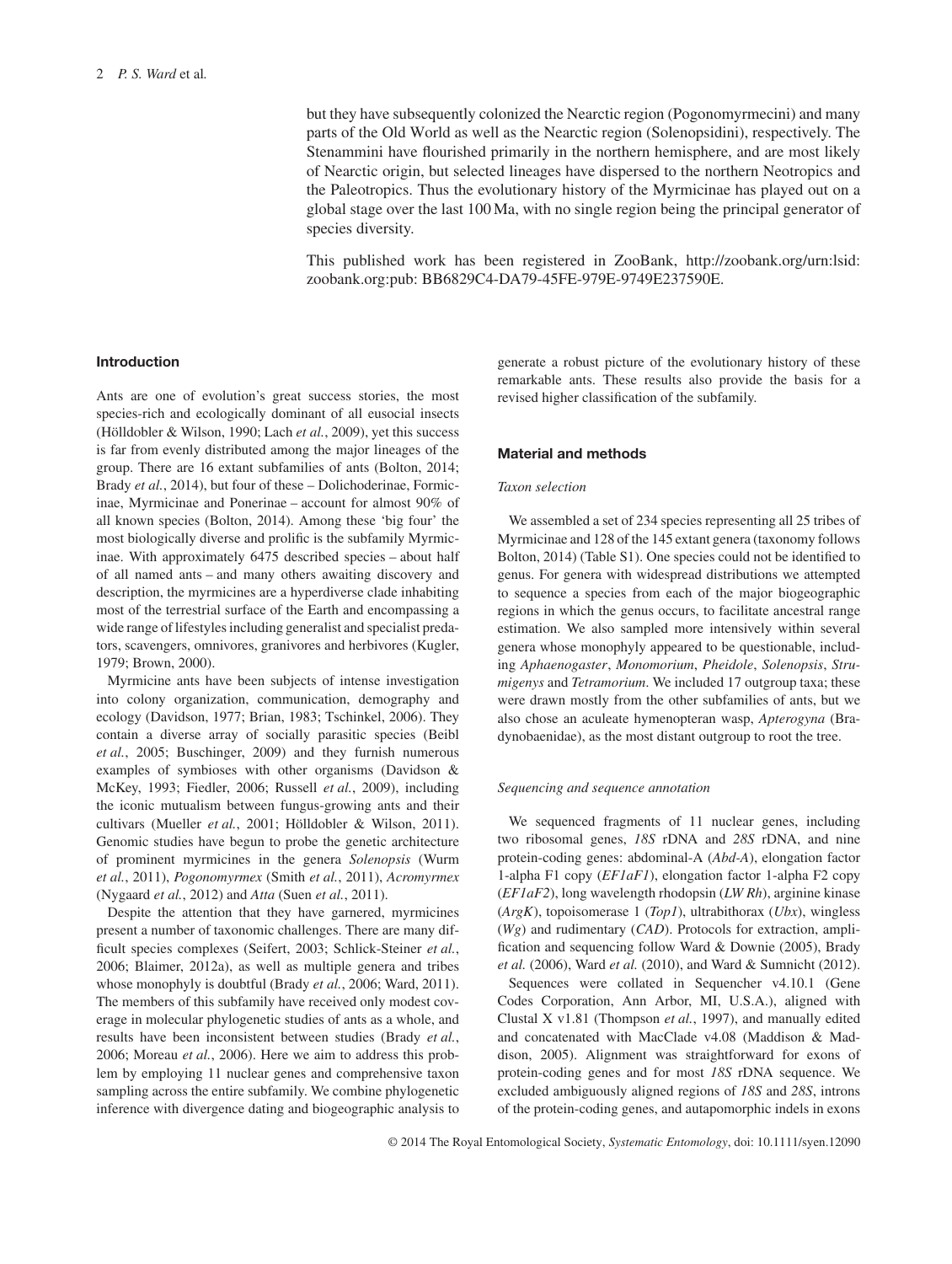**Table 1.** Sequence characteristics of the 251-taxon data matrix (233 ingroup taxa).

| Gene      | No. of sites | VS   | <b>PS</b> | VS, ingroup | PS, ingroup |  |  |
|-----------|--------------|------|-----------|-------------|-------------|--|--|
| $Abd-A$   | 600          | 262  | 221       | 246         | 206         |  |  |
| EF1aF2    | 517          | 206  | 193       | 204         | 190         |  |  |
| LWRh      | 458          | 279  | 250       | 269         | 239         |  |  |
| ArgK      | 673          | 332  | 297       | 309         | 285         |  |  |
| Top1      | 880          | 477  | 424       | 464         | 419         |  |  |
| Ubx       | 627          | 301  | 254       | 286         | 232         |  |  |
| Wg        | 409          | 251  | 218       | 224         | 197         |  |  |
| EF1aFI    | 359          | 141  | 129       | 138         | 128         |  |  |
| 18S       | 1850         | 224  | 106       | 184         | 85          |  |  |
| 285       | 1653         | 480  | 271       | 425         | 223         |  |  |
| CAD       | 961          | 605  | 532       | 592         | 519         |  |  |
| All genes | 8987         | 3558 | 2895      | 3341        | 2723        |  |  |

 $VS =$  variable sites;  $PS =$  parsimony-informative sites.

of *Abd-A*, *ArgK*, *CAD* and *Wg*. The resulting matrix that was used for all subsequent analyses contains 8987 bp (3558 variable sites, 2895 parsimony-informative sites). This matrix (251 taxa by 11 genes) contains no missing gene fragments. Of the 2761 fragments, 499 were previously published (Ward & Downie, 2005; Brady *et al.*, 2006; Ward, 2007a; Branstetter, 2009; Lucky & Sarnat, 2010; Ward *et al.*, 2010; Brady *et al.*, 2014); the remaining 2262 sequences were generated for this study (GenBank accession numbers KJ859686-KJ861947). Sequence characteristics of each gene are summarized in Table 1. The aligned data matrix has been deposited in TreeBase (study accession 15764).

## *Phylogenetic analyses*

#### **Data partitions**

We employed an iterative strategy to arrive at the partitioning scheme for analysing the 11-gene, concatenated dataset. In a first round of analyses we partitioned the data into 25 partitions based on the variability of codon-position sites within each gene. Four genes (*Abd-A*, *EF1aF1*, *EF1aF2*, *Ubx*) were each divided into two partitions consisting of (i) codon positions 1 and 2 and (ii) codon position 3, resulting in eight partitions; five genes (*LW Rh*, *ArgK*, *Top1*, *Wg*, *CAD*) were assigned site-specific models in which each codon position formed a separate partition, resulting in 15 partitions; and two nonprotein-coding genes (*18S*, *28S*) were each assigned a single partition, resulting in two partitions. The choice of nucleotide substitution model for each partition (Table S2) was determined using the Akaike Information Criterion (AIC) (Posada & Buckley, 2004) as implemented in JModelTest v2.0.2 (Posada, 2008). The tree resulting from a Bayesian analysis (MrBayes v3.2.1; Ronquist *et al.*, 2012) of these data employing these partitions and models was then submitted to PartitionFinder v1.0.1 (Lanfear *et al.*, 2012) along with 29 predefined blocks, encompassing the first, second and third codon positions for each of the nine protein-coding genes and the two nonprotein-coding genes (*18S*, *28S*). Under the Bayesian Information Criterion (BIC), the 'greedy' algorithm, and 'models=all,' PartitionFinder identified 21 partitions

**Table 2.** The 21 partitions and models identified by PartitionFinder and used in the maximum likelihood and Bayesian analyses of the concatenated, unmodified 8987-bp dataset.

| Partition      | <b>Blocks</b>            | Model       |
|----------------|--------------------------|-------------|
| p1             | Abd-A pos1, Ubx pos1     | SYM+I+G     |
| p2             | Abd-A pos2, Ubx pos2     | $TVM+I+G$   |
| p3             | Abd-A pos3               | $TIM+I+G$   |
| p4             | $EF1aF2$ pos3, Top1 pos3 | $TrNef+I+G$ |
| p5             | EF1aF2 pos1              | $GTR+I+G$   |
| p <sub>6</sub> | ArgK pos2, EF1aF2 pos2   | $TIMEf+I+G$ |
| p7             | LW Rh pos3, Ubx pos3     | $TrNef+I+G$ |
| p8             | $LW$ Rh $pos1$           | $TVM+I+G$   |
| p9             | LW Rh pos2               | $GTR+I+G$   |
| p10            | ArgK pos3                | $TrNef+I+G$ |
| p11            | $ArgK$ pos 1             | $SYM+I+G$   |
| p12            | Top1 pos1                | $SYM+I+G$   |
| p13            | CAD pos2, Top1 pos2      | $GTR+I+G$   |
| p14            | Wg pos3                  | $GTR+H+G$   |
| p15            | $Wg$ pos1, $Wg$ pos2     | $TrNef+I+G$ |
| p16            | EF1aF1 pos2              | JС          |
| p17            | EF1aF1 pos3              | $TIM+G$     |
| p18            | 18S, EF1aF1 pos1         | $TrNef+I+G$ |
| p19            | 28S                      | $GTR+H+G$   |
| p20            | $CAD$ pos $3$            | $GTR+I+G$   |
| p21            | $CAD$ pos $1$            | $K80+I+G$   |

(Table 2), which were then employed in intensive Bayesian and maximum-likelihood analyses. In cases where the model specified by PartitionFinder was not implemented in MrBayes, the next-most-complex available model was employed.

The choice of partitions for separate, single-gene Bayesian analyses of each of the nuclear genes followed an iterative scheme similar to that described above for the full concatenated dataset. An initial Bayesian analysis was conducted employing partitions based on variability of codon sites. The resulting tree was submitted to PartitionFinder using 'models= mrbayes,' 'model-Selection=BIC,' and 'search=all.' If PartitionFinder identified a partitioning scheme different from the one employed in the first analysis, a second Bayesian analysis was conducted employing the PartitionFinder scheme (Table S3).

#### **Treatments addressing base frequency heterogeneity**

For each of the three codon positions within each protein-coding gene, as well as for *18S* and *28S*, each treated as single partitions, we evaluated the homogeneity of base frequencies across taxa using PAUP\* 4.0a128 (Swofford, 2002), which indicated that nine partitions – the third positions of each protein-coding gene – contained significantly heterogeneous base frequencies (Table S4). In order to examine the effects of base frequency heterogeneity on phylogenetic results, we subjected each dataset to a number of treatments, including: (i) 'partial RY coding,' in which, for each gene, the subset of taxa (differing for each gene) with heterogeneous third positions deviating significantly from the observed averages were coded as RY and in which the remainder of third positions were coded normally (ACTG); (ii) 'complete RY coding' in which all third positions were coded as RY; (iii) exclusion of a minimum subset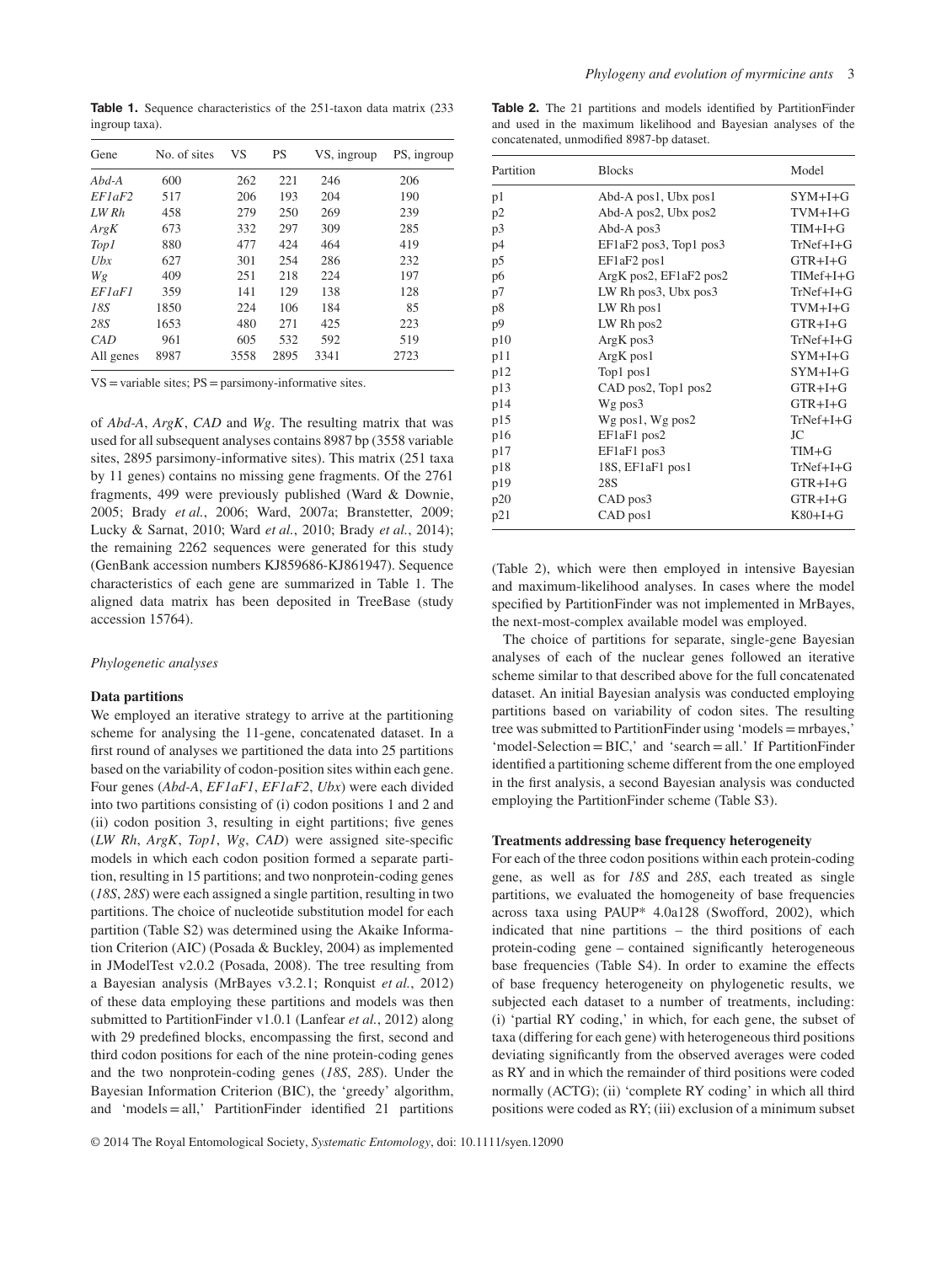# 4 *P. S. Ward* et al*.*

of 324 characters (not necessarily third positions) deviating significantly from observed base-frequency averages based on the results of a likelihood-based method for filtering potential nonstationary sites, to be described elsewhere (D. Swofford, personal communication); and (iv) exclusion of 843 characters (not necessarily third positions), the 10% deviating the most from observed base-frequency averages, also based on the same filtering method. All analyses were carried out in MrBayes v3.2.1 and v3.2.2 (Ronquist *et al.*, 2012). For treatment i, 'partial RY,' decisions about whether to code a particular third-position site as ACTG or RY were made based on analyses of output from PAUP\* 4.0a128 (Swofford, 2002) (Table S4). Characters were recoded as RY in Mesquite v2.73 (Maddison & Maddison, 2010). Partitioning schemes for each of these treatments resulted from the same iterative strategy described in the *Data partitions* section above.

## **Treatments addressing possible 'wildcard' taxa**

In order to explore the reasons for poor support in one region of the tree (Crematogastrini), particularly with respect to a number of unusually long-branched taxa in that region, we conducted analyses in which subsets of 11 taxa suspected of behaving as 'wildcards' were excluded (Nixon & Wheeler, 1992; Kearney, 2002). Unlike the most common type of wildcard taxa, however, none of the taxa in our analyses contained missing data. For this purpose we created and analysed two datasets consisting of: (i) 248 taxa, excluding *Acanthomyrmex ferox*, *Mayriella ebbei* and *Xenomyrmex floridanus*; and (ii) 243 taxa, excluding *Cardiocondyla mauritanica*, *Cardiocondyla* MY01, *Cardiocondyla thoracica*, *Liomyrmex gestroi*, *Melissotarsus insularis*, *Metapone madagascarica*, *Metapone* PG01 and *Ocymyrmex* cf. *fortior*.

#### **Single-gene analyses**

In order to assess the possibility of conflicting gene trees and to compare gene-specific support for clades, we conducted iterative analyses of each of the 11 genes as described above, using partitions and models identified by PartitionFinder v1.0.1 (Lanfear *et al.*, 2012), summarized in Table S3. All single-gene analyses were conducted under Bayesian criteria as described below and consisted of 10 million generations with a burn-in of 1 million generations.

#### **Constraint analyses**

One surprising result of several prior studies (Brady *et al.*, 2006; Moreau *et al.*, 2006; Rabeling *et al.*, 2008), that the species *Tatuidris tatusia* is a poneroid and as such only very distantly related to the Myrmicinae, has failed to significantly influence the posterior probabilities of some myrmecologists (e.g. Baroni Urbani & De Andrade, 2007; Keller, 2011). For this reason, we conducted a constraint analysis to explicitly quantify the difference in likelihoods between the unconstrained outcome, in which (*Tatuidris tatusia*+*Ankylomyrma coronacantha*) are poneroids, and the outcome in which they are constrained to be members of the Myrmicinae. The latter analysis was carried out in GARLI v2.0 as described below, using 100 search repetitions

and a minimally defined topological constraint. We included *Ankylomyrma* in this constraint because of a novel result (see below) placing it close to *Tatuidris*.

# **Bayesian analyses**

We conducted Bayesian analyses using MrBayes v3.2.1 and 3.2.2 (Ronquist *et al.*, 2012) with nucmodel = 4by4, nruns = 2, nchains = 8, samplefreq = 1000, and either 20 million or 40 million generations and burn-ins of 2 and 4 million generations, respectively; single-gene analyses consisted of 10 million generations and burn-ins of 1 million generations. For partitioned analyses all parameters, including branch-length rate multipliers, were unlinked across partitions; the only exceptions were branch lengths and topology, which were linked. All analyses were carried out using parallel processing (one chain per CPU) on the Smithsonian NMNH LAB Topaz computing cluster (Apple computers with Intel processors). To address known problems with branch-length estimation in MrBayes (Marshall *et al.*, 2006; Brown *et al.*, 2010; Marshall, 2010; Ward *et al.*,  $2010$ ), we set brlenspr = unconstrained:Exp(100). Burn-in, convergence and stationarity were assessed using Tracer v1.5 (Rambaut & Drummond, 2009), by examining PSRF values and .stat output files in MrBayes, and by using Bayes factor comparisons of harmonic-mean marginal likelihoods of pairs of runs with standard error estimated using 1000 bootstrap pseudoreplicates in Tracer 1.5 (Rambaut & Drummond, 2009), which employs the weighted likelihood bootstrap estimator of Newton & Raftery (1994) as modified by Suchard *et al.* (2001). For the full concatenated dataset, stationarity was regularly obtained within the first few million generations, even for the various base-frequency-heterogeneity treatments; single-gene analyses achieved stationarity within the first few hundred thousand generations. The results reported here are based on the combined post-burn-in data from both runs.

#### **Maximum likelihood**

ML analyses were carried out in GARLI v2.0 (Zwickl, 2006) using parallel processing on the Smithsonian Hydra supercomputer (Linux-based with AMD processors). Unconstrained and constrained ML best-tree analyses consisted of 200 and 100 replicate searches, respectively, and deviated from the default settings as follows: topoweight=0.01; brlenweight=0.002. ML bootstrap analyses consisted of 1000 pseudoreplicates and deviated from default settings as follows: genthreshfor $topoterm = 5000$ ; scorethreshforterm = 0.10; startoptprec = 0.5; minoptprec =  $0.01$ ; numberofprecreductions = 1; treerejectionthreshold = 20.0; topoweight = 0.01; brlenweight = 0.002. In all analyses the value for modweight was calculated as  $0.0005 \times$ (#subsets+1) (D. Zwickl, personal communication).

#### *Divergence dating*

We inferred divergence dates with BEAST v1.7.5 (Drummond *et al.*, 2012) under a parallel configuration using BEA-GLE v1.0 on the aforementioned NMNH LAB Topaz cluster.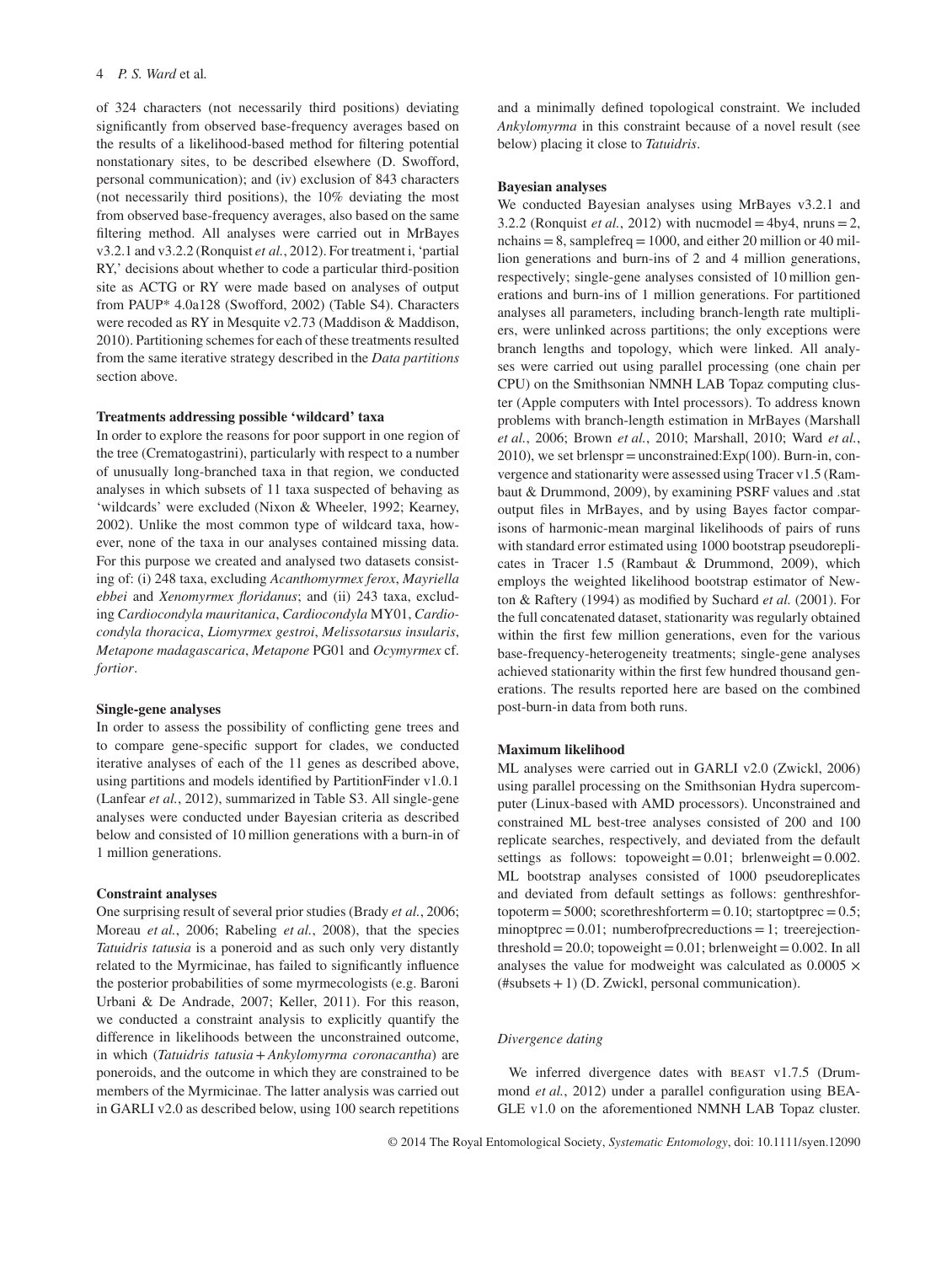We employed an uncorrelated lognormal relaxed clock model (Drummond *et al.*, 2006). Data partitioning and nucleotide substitution models were determined using PartitionFinder v1.0.1 (Lanfear *et al.*, 2012) in the same manner as for the MrBayes analyses described above, except that only models available in beast were evaluated. Substitution models were unlinked and clock and tree models were linked among partitions. The tree prior was a Yule process with a ML ultrametric starting tree. We provided *a priori* age distributions for 27 nodes from the fossil record (20 in Myrmicinae, 7 in the outgroups), based on stem-group membership (Table 3). We conducted beast runs each for 100 million generations with a burn-in of 25 million generations, saving trees and other parameter values every 10 000 generations. Stationarity and burn-in were determined by observing high ESS values and the consistency of likelihood values and other results among independent runs. We combined results from four independent runs, obtaining a total of 300 million post burn-in generations, and visualized the resulting topology and divergence times using FigTree v1.4.0.

## *Biogeographic inference*

For the purpose of inferring the distributional history of Myrmicinae we adopted a coarse classification of six classic biogeographic areas: the Neotropical, Nearctic, Palearctic, Afrotropical, Indomalayan and Australasian regions (Cox, 2001), with Wallace's line (Wallace, 1876) as the boundary between the last two. To estimate ancestral areas we used the likelihood-based program lagrange v20130526 (Ree *et al.*, 2005; Ree & Smith, 2008). This program implements a dispersal-extinction-cladogenesis (DEC) model and evaluates the likelihood of different range inheritance scenarios at the internal nodes of an ultrametric tree. The input for this analysis was (i) the post-burn-in consensus tree produced by BEAST (above), with branch lengths in units of time and outgroups removed, and (ii) a matrix of distribution ranges for all terminal taxa (Table S5). Maximum ancestral range size was set at three areas, because the overwhelming majority of contemporary species occupies only one biogeographic area, and none is found in more than three areas (Table S5). We also incorporated temporal and spatial constraints, such that dispersal was confined to adjacent areas and, in accordance with changing paleogeography (Scotese, 2010), different rates were used for the time periods 0–50 and 50–100 Ma (Table 4).

#### *Taxonomic changes*

We propose a number of changes to the higher-level taxonomy of the Myrmicinae that are impelled by the phylogenetic findings. The ultimate goal is a phylogenetic classification in which all higher taxa of a given rank (in this case, genus or tribe) are monophyletic and hence mutually exclusive (Ward, 2011). This goal cannot yet be fully realized, but the classification proposed here goes some distance towards this ideal by substantially reducing the number of nonmonophyletic genera, and by ensuring that all tribes are monophyletic. In synonymizing or resurrecting genera we list all new or revived combinations for the affected species, and provide new names (if necessary) where secondary homonymy is created.

## **Phylogenetic results**

The broad features of phylogenetic relationships within the Myrmicinae are stable and strongly supported across multiple methods of phylogenetic inference. Alternate Bayesian analyses, including RY coding for third positions, exclusion of some base frequency heterogeneous positions, and exclusion of 'wildcard' taxa, had little or no effect on overall tree topology or on support for the major clades (Fig. 1, Figure S1; Tables 5, S6). Single-gene trees were less well resolved, especially those with relatively few phylogenetically informative sites, but they did not yield strongly supported clades that conflicted with the results from concatenated analyses (Figure S2). In the discussion below the support values that are cited for any given node are (i) the Bayesian posterior probability (PP) based on the concatenated, partitioned MrBayes analysis, and (ii) the ML bootstrap percentage (BS) based on the concatenated, partitioned GARLI analysis with 1000 bootstrap pseudoreplicates.

We find that the ectaheteromorph clade, represented in our dataset by *Acanthoponera* and *Rhytidoponera*, is the sister group of Myrmicinae, to the exclusion of the Formicinae. This relationship has weak to moderate support (PP 0.91 BS 64) and mirrors the findings of a recent five-gene study of Formicidae as a whole (Moreau & Bell, 2013). The subfamily Myrmicinae is consistently recovered as monophyletic, with one caveat: the enigmatic ant genus *Ankylomyrma* (Bolton, 1973), hitherto placed in its own tribe within the Myrmicinae, is not a member of this subfamily, nor even of the more inclusive formicoid clade (Ward, 2007b). Rather, *Ankylomyrma* is sister to the genus *Tatuidris* (Agroecomyrmecinae), a poneroid ant that was also previously placed erroneously in the Myrmicinae (Bolton, 2003). The *Ankylomyrma*/*Tatuidris* clade has very strong support (PP 1.00 BS 100) and the results of the constraint analysis reveal that the most likely tree in which *Tatuidris* and *Ankylomyrma* are constrained to be members of the Myrmicinae has a likelihood that is lower than that of the unconstrained topology by a difference of 358.66 natural-log likelihood units, translating to a highly significant Bayes Factor of 717.32 (Nylander *et al.*, 2004). This is another striking case where worker ant morphology led to a mistaken inference about true affinities (Brady *et al.*, 2006; Moreau *et al.*, 2006; Ward, 2011; Brady *et al.*, 2014).

With *Ankylomyrma* excluded, the myrmicines are a robust monophyletic group (PP 1.00 BS 98) consisting of six major clades that emerge with strong support across all modes of analysis (Table 5), and in a consistent relationship to one another. These six clades form a pectinate series, here discussed in sequence.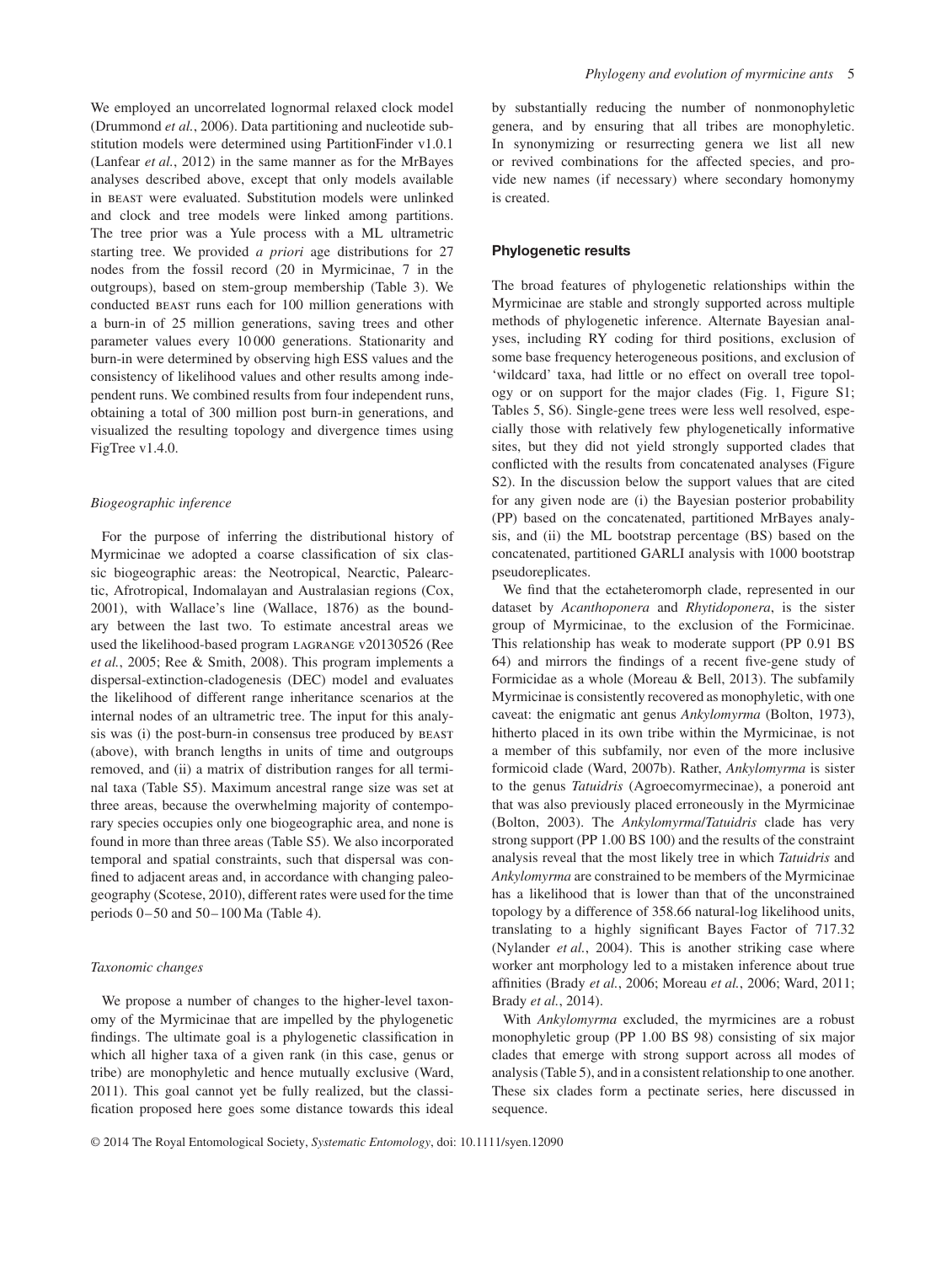|  |  | Table 3. List of a priori age distributions applied to 27 fossil calibration points for BEAST divergence dating analysis. |  |  |  |
|--|--|---------------------------------------------------------------------------------------------------------------------------|--|--|--|
|--|--|---------------------------------------------------------------------------------------------------------------------------|--|--|--|

|                                                  |          |                              | 95%      |                                                                                                                                                                                                                                                                                                                                                                                                                                     |
|--------------------------------------------------|----------|------------------------------|----------|-------------------------------------------------------------------------------------------------------------------------------------------------------------------------------------------------------------------------------------------------------------------------------------------------------------------------------------------------------------------------------------------------------------------------------------|
| Taxon (stem-group)                               |          | Offset Median quartile Notes |          |                                                                                                                                                                                                                                                                                                                                                                                                                                     |
| Acanthognathus                                   | 15       | 40                           | 73       | Acanthognathus poinari in Dominican amber (Baroni Urbani & De Andrade, 1994).<br>Upper bound is approximate estimated age of 'core Myrmicinae' (Brady et al., 2006).                                                                                                                                                                                                                                                                |
| Aphaenogaster<br>occidentalis + Goniomma         | 42       | 52                           | 73       | Three described <i>Aphaenogaster</i> species from Baltic amber are similar in form, size and<br>sculpture to the extant species A. subterranea (Wheeler, 1915). Calibration follows<br>Branstetter (2012).                                                                                                                                                                                                                          |
| Apterostigma                                     | 15       | 45                           | 73       | Two species of <i>Apterostigma</i> in Dominican amber (Schultz, 2007). Median age from<br>Schultz & Brady $(2008)$ .                                                                                                                                                                                                                                                                                                                |
| Carebara                                         | 42       | 52                           | 73       | Carebara antiqua in Baltic amber (Mayr, 1868; Wheeler, 1915). Upper bound is<br>approximate estimated age of 'core Myrmicinae' (Brady et al., 2006).                                                                                                                                                                                                                                                                                |
| Cataulacus                                       | 30       | 45                           | 73       | Two species of <i>Cataulacus</i> described from Sicilian amber (Emery, 1891).                                                                                                                                                                                                                                                                                                                                                       |
| Cephalotes atratus                               | 15       | 40                           | 73       | Twelve described species of <i>Cephalotes</i> in Dominican amber, assignable to extant species<br>groups within the genus (De Andrade & Baroni Urbani, 1999). Cephalotes atratus<br>group is sister to all other Cephalotes (Price et al., 2014).                                                                                                                                                                                   |
| Crematogaster acuta                              | 15       | 28                           | 35       | Crematogaster crinosa-group in Dominican amber (Blaimer, 2012b). The calibrated node<br>represents crown Crematogaster (Orthocrema). Median age from Blaimer (2012b).                                                                                                                                                                                                                                                               |
| Myrmica                                          | 42       | 60                           | 85       | <i>Myrmica</i> species from Baltic and Saxonian ambers (Dlussky & Rasnitsyn, 2009), not<br>definitely assignable to modern species groups, although similar to the plesiotypic<br><i>ritae-group</i> (Radchenko et al., 2007).                                                                                                                                                                                                      |
| Nesomyrmex<br>$(wilda + echatinodis)$            | 15       | 40                           | 73       | Two described species of Nesomyrmex from Dominican amber, similar to N. wilda and<br><i>N. echinatinodis, respectively (De Andrade et al., 1999), here used conservatively to</i><br>calibrate the node representing the most recent common ancestor (MRCA) of the New<br>World and Old World species.                                                                                                                              |
| Octostruma                                       | 15       | 40                           | 73       | Undescribed Octostruma in Dominican amber (Wilson, 1988).                                                                                                                                                                                                                                                                                                                                                                           |
| Pheidole                                         | 34       | 45                           | 73       | Pheidole from Florissant Formation (Carpenter, 1930).                                                                                                                                                                                                                                                                                                                                                                               |
| Pogonomyrmex (striatin-<br>$odis + subdentatus)$ | 34       | 50                           | 73       | Pogonomyrmex fossilis (worker) from the Florissant Formation (Carpenter, 1930) is<br>presumably part of a Nearctic subclade of <i>Pogonomyrmex</i> , here used conservatively to<br>calibrate the MRCA of <i>Pogonomyrmex</i> (excluding the southern Neotropical<br>P. angustus) and Hylomyrma.                                                                                                                                    |
| Pristomyrmex<br>Solenopsis (fugax + xyloni)      | 42<br>15 | 52<br>40                     | 73<br>73 | Pristomyrmex in late Eocene Danish amber (Dlussky & Radchenko, 2011).<br>Undescribed Solenopsis in Dominican amber (Wilson, 1988) ascribed to 'Solenopsis<br>(Diplorhoptrum)' and 'Solenopsis (Solenopsis)', i.e. thief ants and fire ants,<br>respectively. Here employed conservatively to calibrate the node representing the<br>MRCA of Solenopsis papuana and S. xyloni (the latter is a Solenopsis in the fire ant<br>group). |
| Stenamma                                         | 42       | 52                           | 73       | Stenamma berendti (male) in Baltic amber, not assignable to species groups within the<br>genus (Branstetter, 2012). Calibration follows Branstetter (2012).                                                                                                                                                                                                                                                                         |
| Strumigenys ambatrix                             | 15       | 40                           | 73       | Four described species of <i>Strumigenys</i> from Dominican amber (Baroni Urbani & De<br>Andrade, 1994, 2007), with two of these (S. <i>electrina</i> and S. <i>poinari</i> ) evidently nested<br>well within the genus, related to Nearctic taxa formerly placed in <i>Pyramica</i> . These are<br>used conservatively to calibrate the node representing crown <i>Strumigenys</i> .                                               |
| Temnothorax                                      | 42       | 52                           | 73       | Six described species of <i>Temnothorax</i> in Baltic amber (Dlussky & Rasnitsyn, 2009).                                                                                                                                                                                                                                                                                                                                            |
| Temnothorax poeyi                                | 15       | 40                           | 73       | Temnothorax of the 'Macromischa' type from Dominican amber (De Andrade, 1992).                                                                                                                                                                                                                                                                                                                                                      |
| Tetramorium                                      | 42       | 52                           | 73       | Three undescribed species of <i>Tetramorium</i> in Baltic amber (Dlussky & Rasnitsyn, 2009).                                                                                                                                                                                                                                                                                                                                        |
| Trachymyrmex                                     | 15       | 20                           | 73       | Trachymyrmex in Dominican amber (Baroni Urbani, 1980). Median age from Schultz &<br>Brady (2008).                                                                                                                                                                                                                                                                                                                                   |
| Outgroups                                        |          |                              |          |                                                                                                                                                                                                                                                                                                                                                                                                                                     |
| Amblyoponinae                                    | 42       | 70                           | 90       | Stigmatomma groehni in Baltic amber (Dlussky, 2009). The divergence between two<br>subclades of Amblyoponinae (one containing Amblyopone, and the other<br>Stigmatomma) is evidently quite old, based on high levels of genetic divergence.                                                                                                                                                                                         |
| Dolichoderomorphs                                | 100      | 105                          | 120      | Burmomyrma, a putative aneuretine in Burmese amber (Dlussky, 1996). Aneuretinae may<br>be paraphyletic relative to Dolichoderinae, so this fossil calibrates stem<br>dolichoderomorphs.                                                                                                                                                                                                                                             |
| Formicinae                                       | 92       | 95                           | 120      | Kyromyrma in New Jersey amber (Grimaldi & Agosti, 2000).                                                                                                                                                                                                                                                                                                                                                                            |
| Lasius                                           | 42       | 60                           | 90       | Lasius in Baltic amber (Dlussky, 2011).                                                                                                                                                                                                                                                                                                                                                                                             |
| Myrmeciinae                                      | 45       | 60                           | 90       | Archimyrmex (Myrmeciinae) in middle Eocene deposits of the United States, Argentine<br>and Germany (Dlussky, 2012).                                                                                                                                                                                                                                                                                                                 |
| Ponerinae                                        | 42       | 60                           | 90       | Platythyrea in Baltic amber (Wheeler, 1915).                                                                                                                                                                                                                                                                                                                                                                                        |
| <b>Tatuidris</b>                                 | 42       | 60                           | 90       | Agroecomyrmex duisburgi (Agroecomyrmecinae) in Baltic amber (Wheeler, 1915;<br>Dlussky & Rasnitsyn, 2009).                                                                                                                                                                                                                                                                                                                          |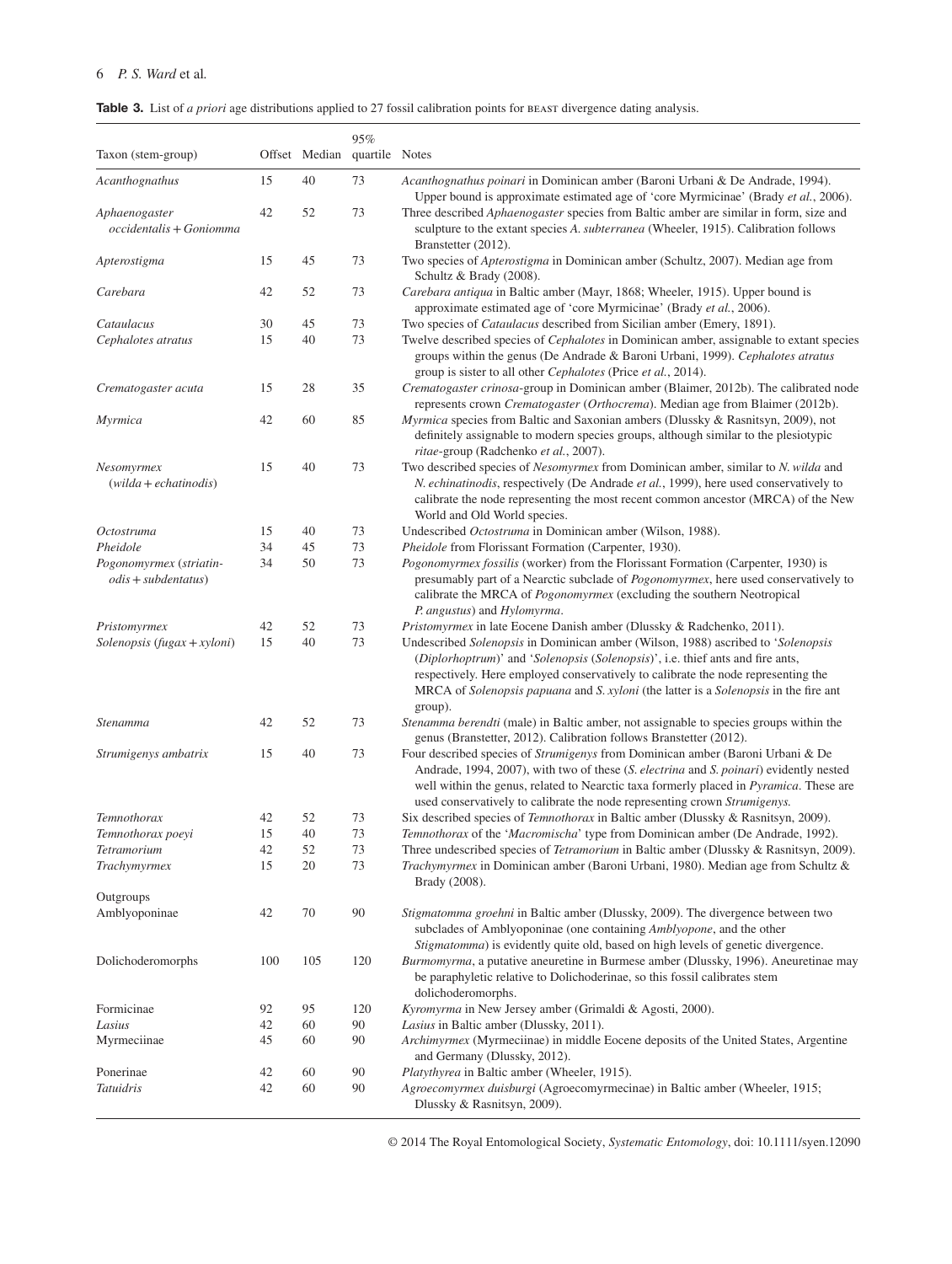**Table 4.** Adjacency matrix used in lagrange analysis, for the Neotropical (T), Nearctic (N), Palearctic (P), Afrotropical (E), Indomalayan (O) and Australasian regions (A). Dispersal rates for adjacent areas are given for the time periods 0–50 Ma (above diagonal) and 50–100 Ma (below diagonal). Rates are estimated to be lower (0.5) for adjacent regions separated by large water gaps, i.e. Neotropical/Afrotropical, Neotropical/Australian and Afrotropical/Australian in the first time period, and Indomalayan/Australian in the second time period, based on broad-scale reconstructions of tectonic history over these time periods (Scotese, 2010).

|              | т   | N   | P   | E   | O   | A   |
|--------------|-----|-----|-----|-----|-----|-----|
| T            |     | 1.0 | 0.0 | 0.5 | 0.0 | 0.5 |
| N            | 1.0 |     | 1.0 | 0.0 | 0.0 | 0.0 |
| P            | 0.0 | 1.0 |     | 1.0 | 1.0 | 0.0 |
| E            | 1.0 | 0.0 | 1.0 |     | 1.0 | 0.5 |
| $\mathbf 0$  | 0.0 | 0.0 | 1.0 | 1.0 |     | 1.0 |
| $\mathbf{A}$ | 1.0 | 0.0 | 0.0 | 1.0 | 0.5 |     |

#### *Clade 1: Myrmicini*

The reciprocally monophyletic genera *Manica* and *Myrmica* together form a clade (PP 1.00 BS 100) that is sister to all other Myrmicinae (PP 0.97 BS 78), a result that is consistent with the generalized morphology of these ants (Dlussky & Radchenko, 2009). We refer to this clade as the tribe Myrmicini, restricting its membership to these two extant genera, and excluding the other five genera currently placed in the tribe. Two of these, *Pogonomyrmex* and *Hylomyrma*, form a separate clade (Clade 2), whereas the other three (*Eutetramorium*, *Huberia* and *Secostruma*) belong to a large clade of predominantly Old World ants (Clade 6; see below). These results, and the relationships among the four *Myrmica* species that we sampled, are in agreement with other recent molecular phylogenetic analyses of Myrmicini (Jansen & Savolainen, 2010; Jansen *et al.*, 2010), but our study is the first to establish its position as sister to all other members of the subfamily.

In addition to their generalized morphology, *Myrmica* workers retain reproductive (haploid egg-laying) potential and are generalist predators and scavengers (Seifert, 1988; Elmes, 1991; Wardlaw & Elmes, 1998). Similar habits are thought to characterize the genus *Manica*, although less is known about the biology of these ants (Wheeler & Wheeler, 1970).

## *Clade 2: Pogonomyrmecini*

The two genera *Pogonomyrmex* and *Hylomyrma* collectively constitute a well-supported clade (PP 1.00 BS 100) that is sister to all remaining myrmicines except Myrmicini (PP 1.00 BS 98). We apply the name Pogonomyrmecini, **trib.n.** to this clade (see Taxonomy section below). *Hylomyrma* is nested within *Pogonomyrmex,* but monophyly of the latter can be restored by creation of a new genus for *Pogonomyrmex angustus* and its close relatives. These form the *Pogonomyrmex angustus* complex, a monophyletic group that is sister to all other pogonomyrmecines (C. Moreau and R.A. Johnson, personal communication).

Most *Pogonomyrmex* species are noted for their granivory and preference for xeric environments (Cole, 1968; Taber, 1998; Johnson, 2001), but these are evidently derived traits within the Pogonomyrmecini. Species in the *Pogonomyrmex angustus* complex and in the genus *Hylomyrma* are found mostly in mesic habitats and are not specialist seed-harvesters (Kempf, 1973; Brown, 2000; P.S. Ward, personal observation).

# *Clade 3: Stenammini*

We recover, with strong support (PP 1.00 BS 100), a cluster of taxa comprising the genera *Stenamma*, *Messor*, *Aphaenogaster*, *Goniomma* and *Oxyopomyrmex*. This group, representing a modified circumscription of the tribe Stenammini (Branstetter, 2012), is sister to all myrmicines except Myrmicini and Pogonomyrmecini (PP 1.00 BS 76). Within Stenammini, *Messor* and *Aphaenogaster* are demonstrably nonmonophyletic: ants in the genus *Messor* consist of separate Old World and New World clades (see also Brady *et al.*, 2006), whereas those assigned to the genus *Aphaenogaster* represent at least four different lineages. The localized Mediterranean taxa, *Goniomma* and *Oxyopomyrmex*, are one another's closest relatives (see also Moreau *et al.*, 2006); and the species-rich genus *Stenamma* is recovered as sister to a New World clade composed of the erstwhile genera *Novomessor* (represented here by *Aphaenogaster albisetosa*) and *Veromessor* (represented by *Messor andrei*). We resurrect *Veromessor* from synonymy (see Taxonomy, below), but reclassification of the several *Aphaenogaster*-like lineages awaits a more comprehensive investigation of the phylogeny of the Stenammini, currently underway (M. Branstetter, personal communication).

## *Clade 4: Solenopsidini*

This clade (PP 1.00 BS 99) is an amalgam of groups to which we assign the tribal name Solenopsidini, one of two oldest available names (the other is Myrmicariini). It includes the genera *Adelomyrmex*, *Anillomyrma*, *Austromorium, Baracidris*, *Bariamyrma*, *Carebarella*, *Cryptomyrmex*, *Dolopomyrmex*, *Megalomyrmex*, *Monomorium, Myrmicaria*, *Oxyepoecus*, *Rogeria*, *Solenopsis*, *Stegomyrmex*, *Tropidomyrmex* and *Tyrannomyrmex*. The unsampled genus *Bondroitia* probably also belongs here (Bolton, 1987). The genus *Stegomyrmex* is sister to all other solenopsidines (PP 1.00 BS 100). According to our findings, *Rogeria*, *Adelomyrmex*, *Solenopsis* and *Monomorium* are not monophyletic. In the case of *Rogeria* and *Adelomyrmex* it appears that the Asian-Pacific species of these genera represent lineages separate from their Neotropical counterparts, but additional taxon sampling is required to confirm this. *Carebarella* is nested phylogenetically within *Solenopsis*; hence synonymization of the former under the latter (see Taxonomy, below) restores *Solenopsis* monophyly.

*Monomorium* presents a much more complicated situation – species assigned to this genus are scattered across the solenopsidine clade, and several are even positioned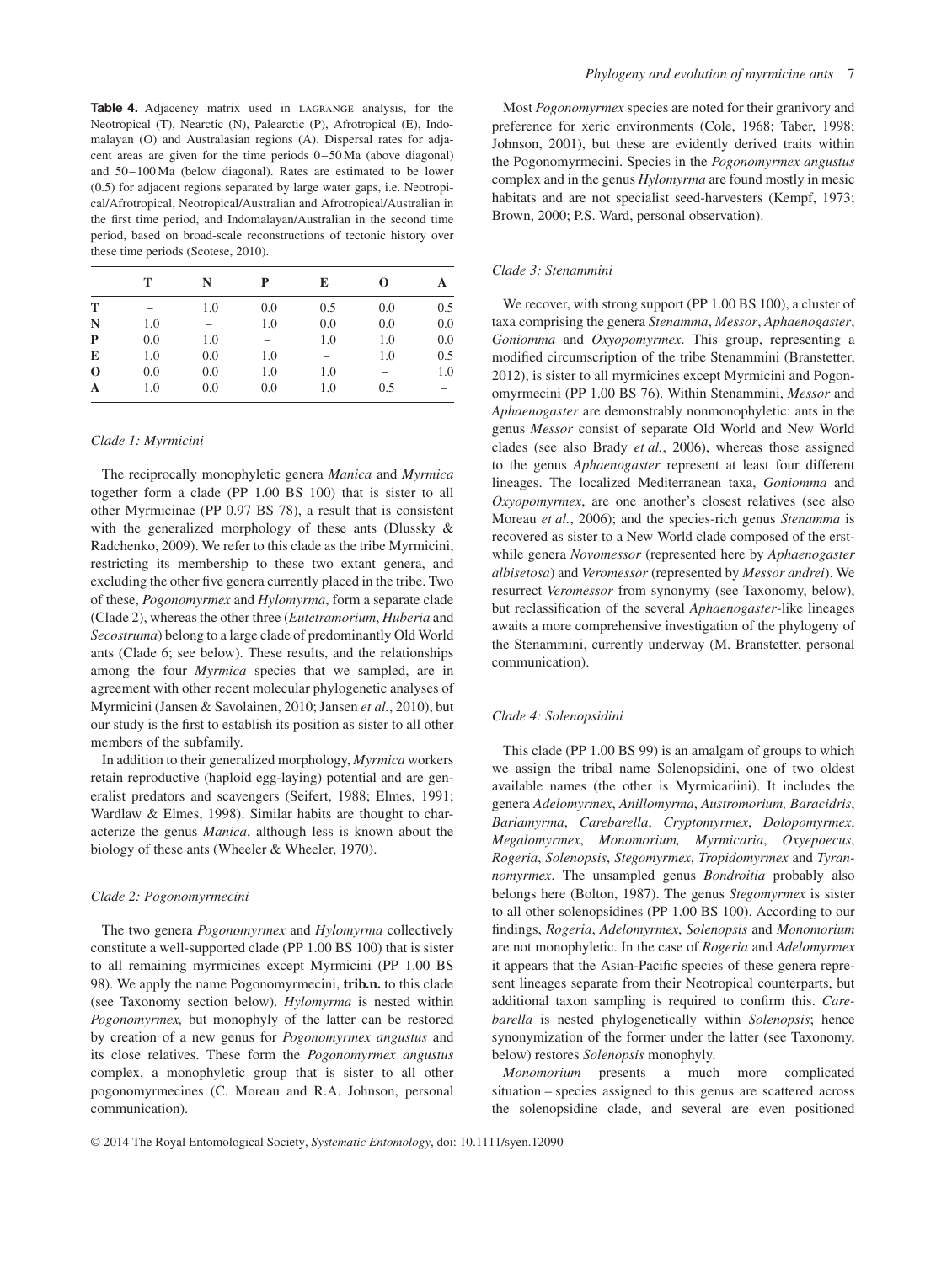

**Fig. 1.** Maximum likelihood (ML) phylogeny of the ant subfamily Myrmicinae, including formicoid and poneroid outgroups, estimated with a partitioned ML analysis of a concatenated 11-gene dataset (-lnL = 226 779.1302). Support values were generated in a separate partitioned ML bootstrap analysis with 1000 replicates, and a separate partitioned Bayesian analysis. Node support is indicated by the following colour scheme (PP, Bayesian posterior probability; BS, ML bootstrap percentage): red dots PP=1.00, BS *>*90; brown dots PP=1.00, BS=70–90; blue dots PP=0.95–0.99, BS ≥70. For nodes of interest that do not fall into these three categories, we indicate actual support values as PP/BS.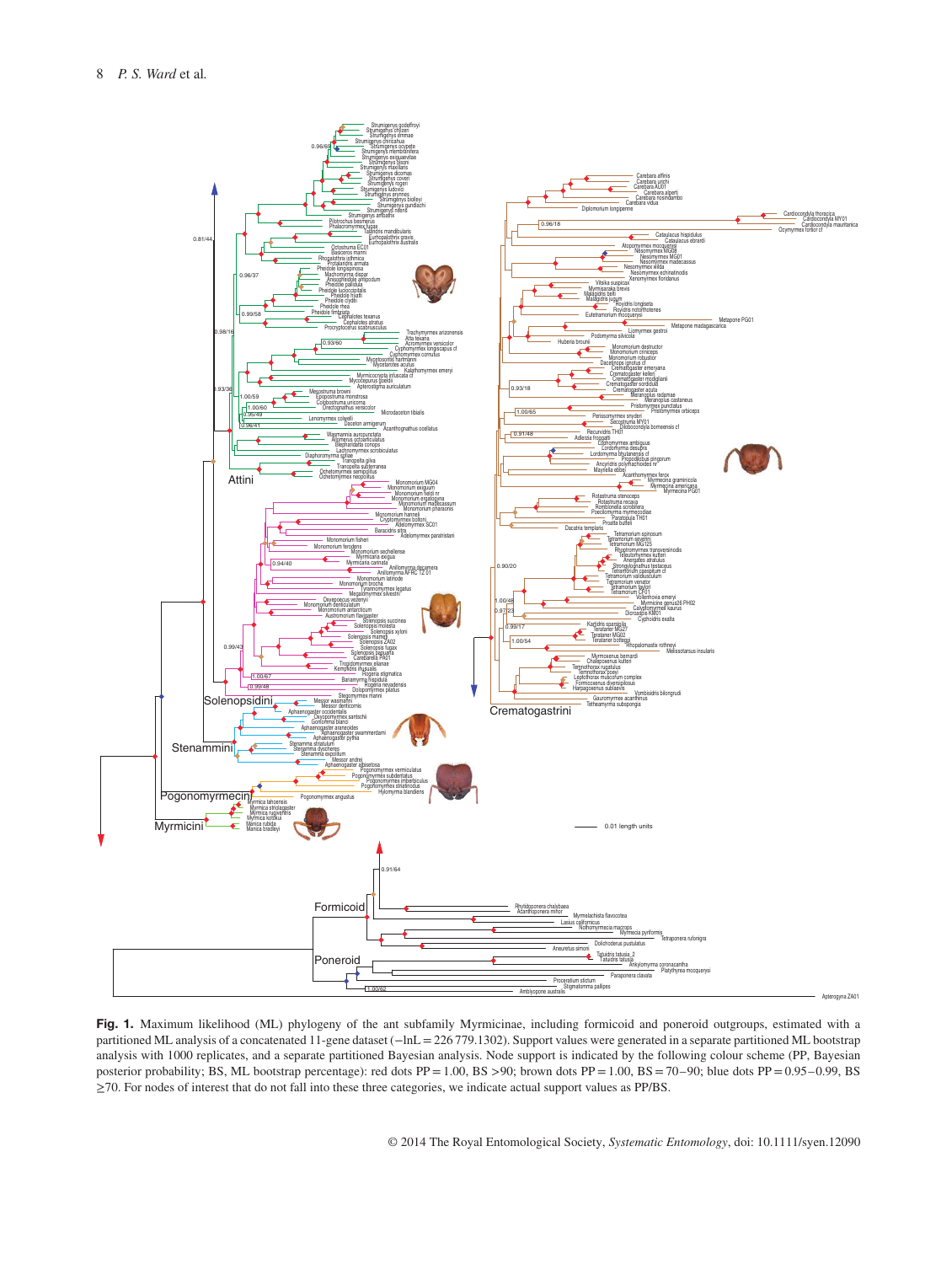Table 5. Support values under different modes of analysis, and crown age estimates from the BEAST analysis, for selected clades of Myrmicinae.

| $C$ lade <sup>a</sup>                                         | <b>BS</b> | PP   | PP(i)                    |                          |      |                          | $PP(ii)$ $PP(iii)$ $PP(iv)$ $PP (BEAST)$ | Age (Ma) | 95% HPD        |
|---------------------------------------------------------------|-----------|------|--------------------------|--------------------------|------|--------------------------|------------------------------------------|----------|----------------|
| Myrmicinae                                                    | 98        | 1.00 | 1.00                     | 1.00                     | 1.00 | 1.00                     | 1.00                                     | 98.6     | $87.9 - 109.6$ |
| Myrmicini                                                     | 100       | 1.00 | 1.00                     | 1.00                     | 1.00 | 1.00                     | 1.00                                     | 52.3     | $45.3 - 61.0$  |
| All myrmicines except Myrmicini                               | 78        | 0.97 | 1.00                     | 0.99                     | 0.95 | 0.94                     | 0.92                                     | 95.4     | $85.2 - 106.0$ |
| Pogonomyrmecini                                               | 100       | 1.00 | 1.00                     | 1.00                     | 1.00 | 1.00                     | 1.00                                     | 54.3     | $43.7 - 66.1$  |
| Stenammini                                                    | 100       | 1.00 | 1.00                     | 1.00                     | 1.00 | 1.00                     | 1.00                                     | 52.9     | $48.1 - 58.6$  |
| Solenopsidini                                                 | 99        | 1.00 | 1.00                     | 1.00                     | 1.00 | 1.00                     | 1.00                                     | 71.1     | $62.4 - 79.7$  |
| Attini                                                        | 100       | 1.00 | 1.00                     | 1.00                     | 1.00 | 1.00                     | 1.00                                     | 67.0     | $59.2 - 75.4$  |
| Crematogastrini                                               | 98        | 1.00 | 1.00                     | 1.00                     | 1.00 | 1.00                     | 1.00                                     | 70.8     | $64.1 - 77.9$  |
| Strumigenys + Phalacromyrmex genus-group                      | 100       | 1.00 | 1.00                     | 1.00                     | 1.00 | 1.00                     | 1.00                                     | 48.4     | $40.4 - 56.5$  |
| $Strumigenys + Phalagro. genus-group + Basiceros genus-group$ | 98        | 1.00 | 1.00                     | 1.00                     | 1.00 | 1.00                     | 1.00                                     | 55.9     | $48.3 - 63.6$  |
| Daceton genus-group                                           | 41        | 0.96 | 1.00                     | 1.00                     | 0.87 | $\overline{\phantom{0}}$ | 1.00                                     | 58.9     | $51.3 - 67.0$  |
| <i>Atta</i> genus-group                                       | 95        | 1.00 | 1.00                     | 1.00                     | 1.00 | 1.00                     | 1.00                                     | 55.6     | $47.9 - 63.5$  |
| Atta genus-group + Daceton genus-group                        | 59        | 1.00 | 0.69                     | 0.63                     | 0.86 | $\overline{\phantom{0}}$ | 1.00                                     | 59.9     | $52.3 - 67.8$  |
| $Pheidole + Cephalotes$ genus-group                           | 58        | 0.99 | $\overline{\phantom{0}}$ | -                        | 0.96 | 0.99                     | 1.00                                     | 58.0     | $49.8 - 66.4$  |
| $Cardiocondyla + Ocymyrmex$                                   | 18        | 0.96 | 0.76                     | 0.62                     | 0.93 | $\qquad \qquad -$        | 0.74                                     | 50.7     | $43.3 - 58.0$  |
| Core formicoxenines (including <i>Gauromyrmex</i> )           | 93        | 1.00 | 1.00                     | 1.00                     | 1.00 | 1.00                     | 1.00                                     | 52.7     | $46.7 - 59.3$  |
| Tetramorium s.l.                                              | 100       | 1.00 | 1.00                     | 1.00                     | 1.00 | 1.00                     | 1.00                                     | 20.1     | $15.4 - 24.8$  |
| Eutetramorium genus-group                                     | 92        | 1.00 | $\overline{\phantom{0}}$ | $\overline{\phantom{0}}$ | 1.00 | 1.00                     | 1.00                                     | 46.4     | $37.8 - 55.5$  |
| 'Monomorium' scabriceps- and destructor-groups                | 100       | 1.00 | 1.00                     | 1.00                     | 1.00 | 1.00                     | 1.00                                     | 16.2     | $9.3 - 23.8$   |
| Lordomyrma + Ancyridris + Propodilobus                        | 100       | 1.00 | 1.00                     | 1.00                     | 1.00 | 1.00                     | 1.00                                     | 28.9     | $18.9 - 39.8$  |
| Paratopula + Poecilomyrma + Romblonella + Rotastruma          | 70        | 1.00 | 1.00                     | 1.00                     | 1.00 | 1.00                     | 1.00                                     | 50.8     | $39.2 - 62.0$  |

*<sup>a</sup>*Tribal names are used in the new sense adopted in this paper. The *Phalacromyrmex*, *Basiceros*, *Daceton*, *Atta* and *Cephalotes* genus-groups refer to the erstwhile tribes Phalacromyrmecini, Basicerotini, Dacetini, Attini and Cephalotini, respectively.

BS= maximum likelihood bootstrap proportion from concatenated partitioned analysis of the full dataset; PP =Bayesian posterior probability from concatenated, partitioned Bayesian analysis of the full dataset; PP (i) to PP (iv) = Bayesian posterior probabilities from treatments (i) to (iv), respectively, addressing base frequency heterogeneity (see text); PP (BEAST) = Bayesian posterior probability from the BEAST analysis. PP values less than 0.50 are not recorded. Age is estimated crown-group age in millions of years; 95% HPD is 95% highest probability density.

outside it (see discussion of Clade 6 below). There are two pairs of austral clades, for example, comprising *Oxyepoecus*+'*Monomorium*' *denticulatum* (PP 1.00 BS 100) and *Austromorium* +'*Monomorium*' *antarcticum* (PP 1.00 BS 100). In the Paleotropics '*Monomorium*' *brocha* and '*Monomorium*' *latinode* are sister to *Tyrannomyrmex* (PP 1.00 BS 94). There is, however, a core clade of *Monomorium* s.s., corresponding to the *monomorium*- and *salomonis*-groups of Bolton (1987), that is strongly supported as a monophyletic group (PP 1.00 BS 100). We also recover, with moderate support (PP 1.00 BS 72), a more inclusive clade that encompasses the *hanneli*-, *hildebrandti*-, *monomorium*- and *salomonis*-groups of *Monomorium* (Bolton, 1987; Heterick, 2006), but also includes the genera *Adelomyrmex*, *Anillomyrma*, *Baracidris*, *Cryptomyrmex* and *Myrmicaria*. We reinstate the genus *Syllophopsis* for the members of the *Monomorium hildebrandti*-group (see Taxonomy section below). Monophyly of the *hildebrandti*-group is only weakly supported in our analyses (PP 66, BS 43) but the group has distinctive morphological features (Heterick, 2006; B. Bolton, personal communication) that indicate monophyly.

Several genera currently placed in Solenopsidini do not belong in this clade: *Allomerus*, *Machomyrma* and *Tranopelta* are in Clade 5, whereas *Adlerzia*, *Carebara*, *Diplomorium* and *Mayriella* are in Clade 6 (Fig. 1). Based on the original description (Terayama, 2009) *Formosimyrma*, which we did not sequence, is probably also a member of Clade 6.

#### *Clade 5: Attini (new sense)*

This well-supported clade (PP 1.00 BS 100) comprises a diverse selection of predominantly Neotropical taxa, for which the oldest available tribal name is Attini. This clade contains *Allomerus*, *Anisopheidole*, *Blepharidatta*, *Cephalotes*, *Diaphoromyrma*, *Lachnomyrmex*, *Lenomyrmex*, *Machomyrma*, *Ochetomyrmex*, *Pheidole*, *Procryptocerus*, *Tranopelta* and *Wasmannia*, as well as all the genera currently assigned to the tribes Attini (i.e. the fungus-growing ants), Basicerotini, Dacetini and Phalacromyrmecini. In the interests of establishing a stable, phylogenetic classification of the Myrmicinae, devoid of paraphyletic groups, we subsume these taxa under a single tribe, encompassing all members of Clade 5 (see Taxonomy section below). Although Attini is the oldest available name we recognize that within a large body of biological literature the noun 'Attini' and the adjective 'attine' refer exclusively to the fungus-growing ants. To avoid upsetting general usage by permanently expanding the definition of Attini, we are in the process of proposing to the International Commission on Zoological Nomenclature the substitution of the junior tribal synonym Pheidolini for Attini.

We uncover several intriguing relationships within this clade. The trap-jaw ants of the old tribe Dacetini are not monophyletic: species placed in *Strumigenys* form a separate clade that is sister to phalacromyrmecine ants, represented in our study by *Phalacromyrmex* and *Pilotrochus*. The phalacromyrmecines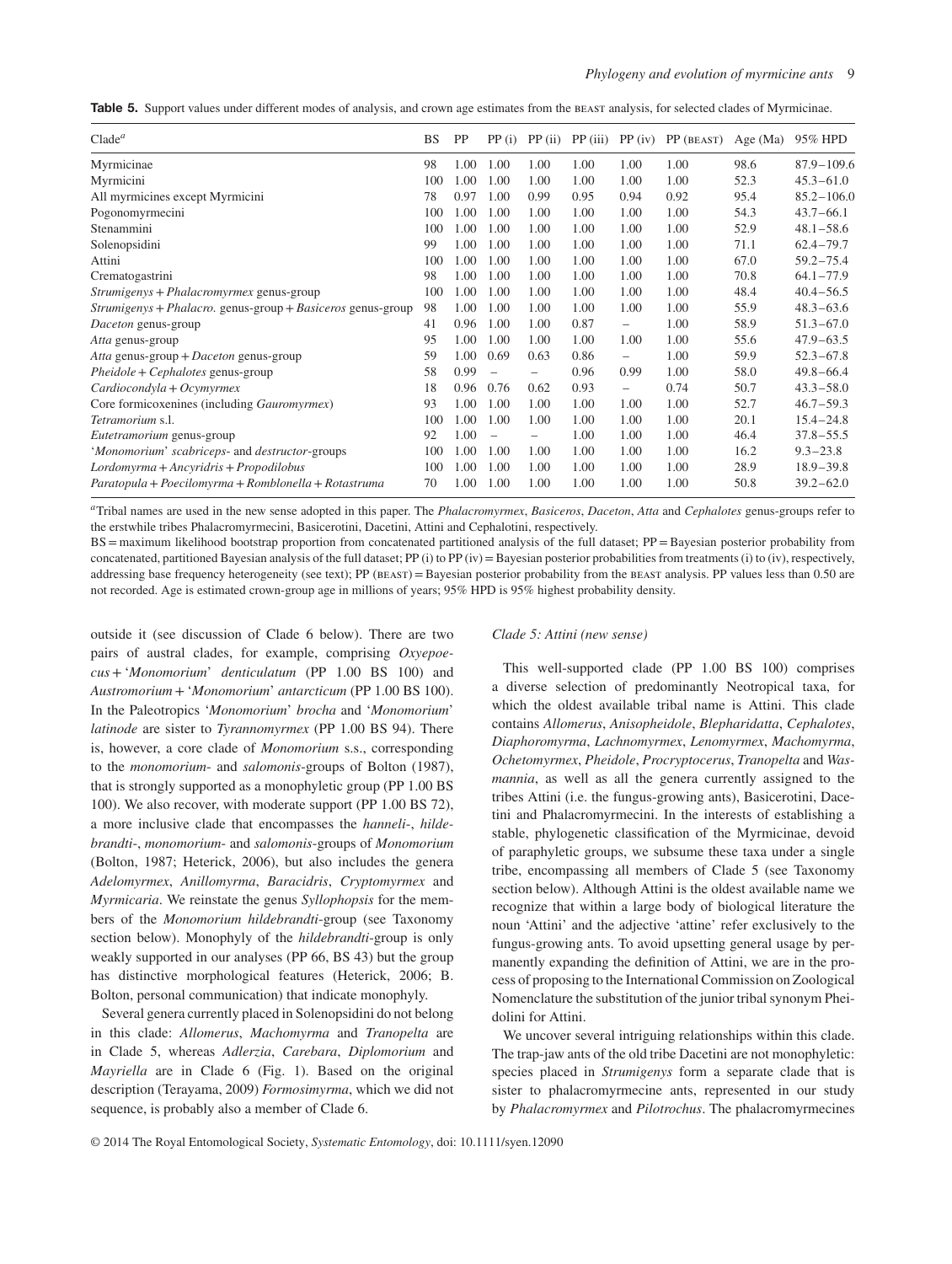and *Strumigenys* are in turn sister to basicerotine ants. This arrangement receives strong support (PP 1.00 BS 98–100) at the relevant nodes. Species of long-mandibulate *Strumigenys* with kinetic action are nested within groups of short-mandibulate species formerly assigned to the genus *Pyramica*. This justifies the synonymy of the latter under the former (Baroni Urbani & De Andrade, 2007), and supports the hypothesis (Bolton, 1999) that kinetic mandibles are a derived state in the genus.

The true dacetine ants (PP 96 BS 41) comprise all genera currently placed in this group except *Strumigenys*, but they also include the enigmatic genus *Lenomyrmex*, whose affinities were previously unclear (Fernández & Palacio, 1999). Dacetine ants are sister to the fungus-growing ants, hereafter referred to as the *Atta* genus-group (PP 1.00 BS 59 for the larger clade; PP 1.00 BS 95 for the *Atta* genus-group). Previous analyses (Schultz & Brady, 2008) also hinted at a relationship between the *Atta* genus-group and dacetine ants, but without significant support. Our results motivate a search for features in common between these two groups that might provide insight into the origins of specialized biology in both clades.

Elsewhere in the Attini (s.l.) we find that the large genus *Pheidole* is nonmonophyletic because two derivative genera, *Machomyrma* and *Anisopheidole*, are nested within it. Synonymy of these two under *Pheidole* (see Taxonomy section below) restores monophyly (PP 1.00 BS 100). The genus *Chimaeridris* (Wilson, 1989) is probably also nested within *Pheidole*, but we were unable to sequence this ant, so its status remains uncertain. The species of *Pheidole* that we sampled from the Old World, including *Pheidole pallidula*, form a clade (PP 1.00 BS 65) nested within a paraphyletic group of New World *Pheidole*, supporting the hypothesis of a New World origin of the genus and a single dispersal event to the Old World (cf. Moreau, 2008), although the recent report of *Pheidole* in Baltic amber (Dubovikoff, 2011) suggests the possibility of another earlier colonization, possibly by a stem *Pheidole*. The sister group of *Pheidole* appears to be the turtle ants, or *Cephalotes* genus-group (PP 0.99 BS 58 for the more inclusive clade, PP 1.00 BS 100 for the *Cephalotes* genus-group), a rather surprising finding in view of the morphological discrepancy between these two groups.

## *Clade 6: Crematogastrini (new sense)*

The sixth clade (PP 1.00 BS 98) is also a highly diverse assemblage, centred primarily in the Old World tropics. We apply one of the two oldest tribal names, Crematogastrini, to this group (the other available name is Formicoxenini). It contains all the remaining myrmicine genera, including *Cardiocondyla*, *Carebara*, *Cataulacus*, *Crematogaster*, *Leptothorax*, *Lordomyrma*, *Meranoplus*, *Myrmecina*, *Nesomyrmex*, *Podomyrma*, *Temnothorax*, *Tetramorium*, *Vollenhovia* and about 50 other genera.

Relationships are not well resolved at the base of this clade, suggesting a period of rapid diversification early in its history. An additional challenge is posed by the long-branched taxa *Ocymyrmex* and *Cardiocondyla* (Fig. 1), whose positions are unstable across different analytical treatments. In the Bayesian analysis of the full dataset these two are sister taxa (PP 0.96 BS 18). However, in treatment (iv), the Bayesian analysis addressing base frequency heterogeneity in which the 10% of characters deviating most strongly from observed average base frequencies were removed, the two genera are well separated:*Cardiocondyla* is in a weakly supported clade (PP 0.81) containing *Tetramorium* and several other genera, whereas *Ocymyrmex* appears in a moderately well supported clade (PP 0.94) with *Meranoplus* and *Nesomyrmex*. We focus in this discussion on other subgroups within Clade 6 that we recover more consistently and with more robust support.

One of these is a clade of core formicoxenines (PP 1.00 BS 93) comprising *Gauromyrmex*, *Vombisidris*, *Harpagoxenus*, *Formicoxenus*, *Leptothorax*, *Temnothorax*, *Chalepoxenus* and *Myrmoxenus*, with the last two nested within *Temnothorax*. Based on mtDNA sequence data (Beibl *et al.*, 2005) *Protomognathus* also falls within *Temnothorax*. Most of the other genera currently placed in Formicoxenini, including *Atopomyrmex*, *Dilobocondyla*, *Ochetomyrmex*, *Nesomyrmex*, *Podomyrma* and *Terataner*, show no close relationship to this group (Fig. 1). Because we cannot reliably place *Cardiocondyla,* the question of its possible relationship to the core formicoxenines remains unresolved.

The tetramoriine ants are a very strongly supported group (PP 1.00, BS 100), comprising *Tetramorium* and derivative 'satellite genera' that are nested within it: *Rhoptromyrmex*, *Anergates*, *Teleutomyrmex* and *Strongylognathus*. These are social parasites whose divergent morphology caused them to be placed in their own genera. We identify a clade (PP 1.00 BS 100) composed of *Calyptomyrmex*, *Vollenhovia* and an undescribed genus from the Philippines, as sister to the tetramoriines, with moderate support (PP 1.00 BS 86).

Three groups of species assigned, or recently assigned, to *Monomorium* also appear in Crematogastrini. The genus *Royidris* (PP 1.00 BS 100), formerly the '*Monomorium*' *shuckardi*-group (Heterick, 2006), is part of a well-supported clade (PP 1.00 BS 92) of morphologically disparate genera all endemic to Madagascar, the *Eutetramorium* genus-group (Bolton & Fisher, 2014). The '*Monomorium*' *scabriceps*- and *destructor*-groups form their own clade (PP 1.00 BS 100) that is part of a larger group (PP 1.00 BS 92) comprising two other clades: *Huberia*+*Podomyrma*+*Liomyrmex*+ *Metapone* (PP 1.00 BS 99) and the aforementioned *Eutetramorium* cluster. We resurrect the genus *Trichomyrmex* to contain the *scabriceps*and *destructor*-groups (see below).

*Lordomyrma*+*Ancyridris*+*Propodilobus* form a very strongly supported clade (PP 1.00 BS 100), with very short branches separating these three genera. The sister group of this diverse Australasian clade (Lucky & Sarnat, 2010) is not confidently identified in our analyses, although we can reject some candidate taxa, namely *Bariamyrma*, *Lachnomyrmex* and *Rogeria* (cf. Taylor, 2009), because these are in distant clades. We do not find evidence of a close relationship of the *Lordomyrma* clade to the genera *Cyphoidris* or *Dacetinops* within the Crematogastrini, but attention should be focused on *Indomyrma* (Brown, 1986) and *Lasiomyrma* (Terayama & Yamane, 2000), two taxa that we were unable to sequence.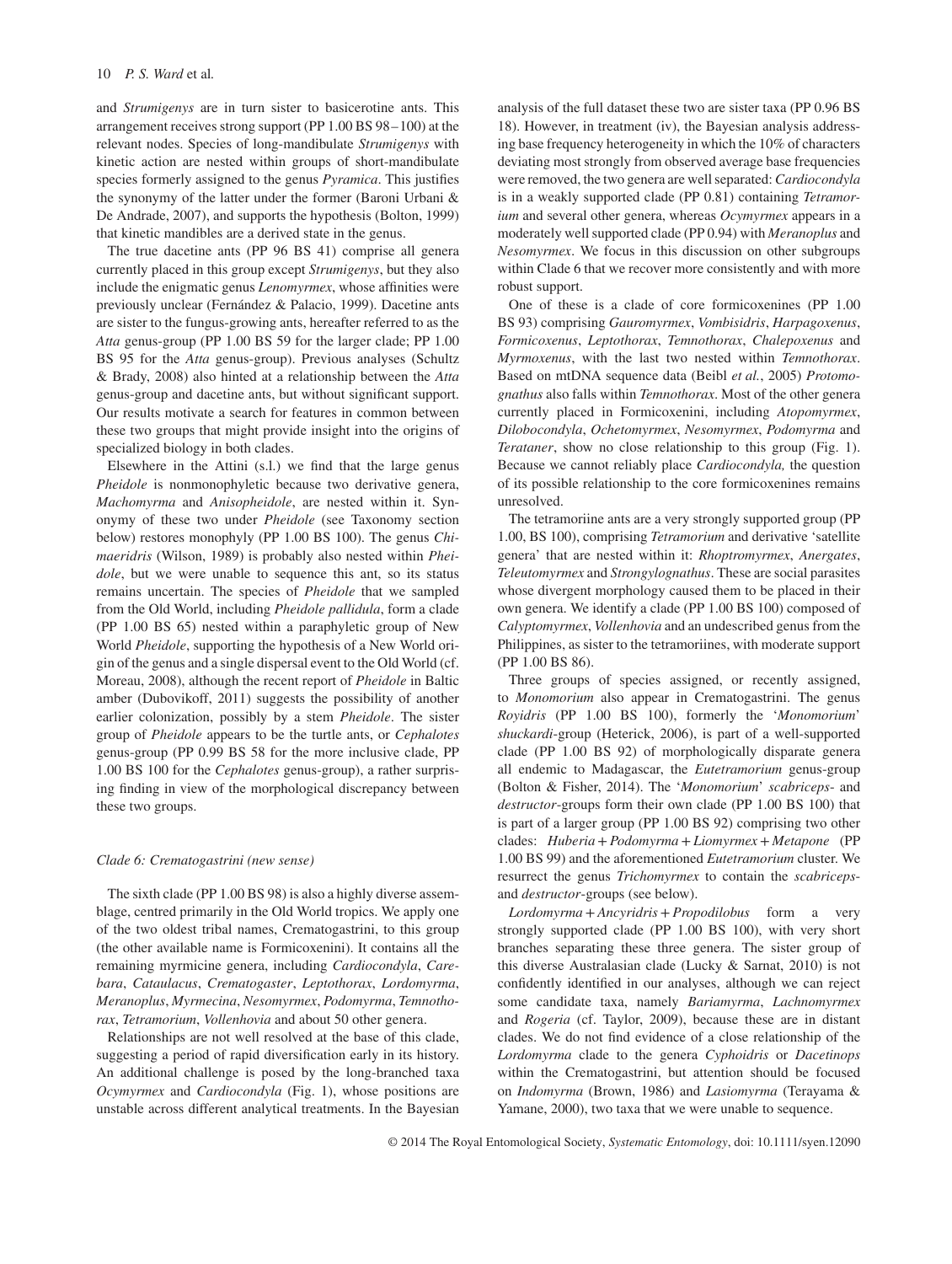The Indo-Pacific genera *Paratopula*, *Poecilomyrma*, *Romblonella* and *Rotastruma* constitute a clade (PP 1.00 BS 70) in which *Paratopula* is sister to the other three (PP 1.00 BS 99). Among other findings, we also recover the following sister-group relationships in Crematogastrini: *Melissotarsus*+*Rhopalomastix* (PP 1.00 BS 100), *Cyphoidris*+ *Dicroaspis* (PP 1.00 BS 75), *Dacatria*+*Proatta* (PP 1.00 BS 75), *Dilobocondyla*+*Secostruma* (PP 1.00 BS 100) and *Diplomorium* +*Carebara* (PP 1.00 BS 99). *Carebara affinis*, a representative of the erstwhile genus *Pheidologeton*, is nested well within *Carebara* (Fig. 1), justifying synonymy of the former under the latter (Fischer *et al.*, 2014).

The affinities of the large and diverse genus *Crematogaster* are uncertain (Blaimer, 2012b). We obtain weak evidence (PP 93 BS 18) that its sister group is the Paleotropical genus *Meranoplus* and that *Recurvidris*, previously hypothesized to be the closest relative of *Crematogaster* (Bolton, 2003), is sister to *Adlerzia* (PP 91 BS 48).

There is also modest support for a *Perissomyrmex*+*Pristomyrmex* sister pair (PP 1.00 BS 65), but surprisingly we do not recover a more inclusive clade containing these two plus *Myrmecina* and *Acanthomyrmex*: the erstwhile tribe Myrmecinini (Ogata & Okido, 2007). Nevertheless, we cannot confidently reject this putative clade, because *Myrmecina* and *Acanthomyrmex* are isolated taxa of uncertain position in our tree, emerging from the bushy base of Crematogastrini. Other apparently isolated genera, not strongly associated with particular taxa, include *Dacetinops*, *Kartidris*, *Lophomyrmex*, *Mayriella*, *Nesomyrmex*, *Tetheamyrma* and *Xenomyrmex*. There is a weak indication that *Tetheamyrma* is sister to all other Crematogastrini (PP 90 BS 20), but confirmation of this and other relationships within Crematogastrini requires improved taxon sampling and, more critically, a much larger sampling of genes.

## **Divergence dating and biogeographic history**

The chronogram derived from a BEAST analysis (Fig. 2) recovers a crown-group age for the Myrmicinae of 98.6 Ma [95% highest posterior density (HPD) 87.9–109.6 Ma]. The major clades within the subfamily are considerably younger, with estimated crown ages of 52.3 Ma for Myrmicini, 54.3 Ma for Pogonomyrmecini, 52.9 Ma for Stenammini, 71.1 Ma for Solenopsidini, 67.0 Ma for Attini and 70.8 Ma for Crematogastrini (Table 5). It is striking that the 'basal' (i.e. earliest branching) lineages of myrmicines (Myrmicini, Pogonomyrmecini, Stenammini) have younger crown ages than the other major clades, attesting to substantial pruning of the stem lineages of these three groups.

Our inferred crown age of ∼100 Ma for Myrmicinae is somewhat older than estimates from other studies, which are in the range of 75–90 Ma (Brady *et al.*, 2006; Moreau & Bell, 2013; Schmidt, 2013), although the 95% HPD values overlap with those of most estimates in Moreau & Bell (2013). The fossil record does not include any definitive Myrmicinae from the Cretaceous. *Afromyrma petrosa*, described from a Turonian mudstone imprint from Orapa, Botswana (91 Ma), was attributed to this subfamily by Dlussky *et al.* (2004), but this has been questioned by others (Wilson & Hölldobler, 2005; Archibald *et al.*, 2006) and thus *Afromyrma* was not used as an *a priori* calibration in our dating analysis. Otherwise the first myrmicine ants are not reported until early Eocene (50–55 Ma) amber deposits from China (Hong, 2002), India (Rust *et al.*, 2010) and France (Aria *et al.*, 2011). These await detailed study – or re-evaluation in the case of the Chinese amber inclusions (LaPolla *et al.*, 2013) – but they reveal considerable taxonomic diversity, consistent with our inference that the major lineages of Myrmicinae had already originated by this time.

Our divergence date estimates indicate that the early and mid-Eocene (55–40 Ma) was an important period of diversification for myrmicine ants (Table 5). Among taxa with estimated crown origins at about this time are the three aforementioned tribes (Myrmicini, Pogonomyrmecini, Stenammini), and numerous other suprageneric taxa including the following (ages in Ma, with 95% HPD): *Daceton* genus-group (58.9; 51.3–67.0), *Atta* genus-group (55.6; 47.9–63.5), *Cephalotes* genus-group (43.0; 33.6–52.6), *Basiceros* genus-group (45.0; 36.8–53.4) and 'core formicoxenines', as defined above (52.7; 46.7–59.3). Our age inferences for the fungus-growing ants (*Atta* genus-group) are comparable to those of a previous Bayesian dating analysis of the group (Schultz & Brady, 2008; 52 Ma, 95% HPD 44–59).

Nevertheless we find that some of the most prominent contemporary genera in the Myrmicinae have relatively recent crown-group origins. Examples include (ages in Ma, with 95% HPD) *Solenopsis* (39.1; 31.4–47.1), *Pheidole* (35.2; 24.9–46.6), *Cephalotes* (25.3; 19.5–31.9), *Strumigenys* (33.1; 27.2–39.2), *Crematogaster* (34.7; 28.1–42.4) and *Tetramorium* (20.1; 15.4–24.8). These are highly successful, species-rich genera that appear to have undergone intense diversification since the Eocene. Our estimates of the crown ages of *Pheidole* and *Cephalotes* are considerably younger than those of other recent studies (*Pheidole*: 58.4–61.2 Ma, Moreau, 2008; *Cephalotes*: 46 Ma, 95% HPD 37–56 Ma, Price *et al.*, 2014), suggesting a more compressed history of diversification in these groups than inferred by those investigators.

Results of the lagrange analysis show that the two largest clades of Myrmicinae, the sister taxa Attini and Crematogastrini, originated and diversified largely in the Neotropics and Paleotropics, respectively (Fig. 3, Table S7). Some Crematogastrini lineages subsequently spread into the Palearctic region and Australia, and a few (such as the genera *Nesomyrmex*, *Temnothorax*, *Carebara* and *Crematogaster*) colonized the New World. Conversely, the early evolution of Attini was centred in the New World tropics, with subsequent dispersal events, in the late Eocene, to the Afrotropics (*Strumigenys*) and Australia (*Daceton* genus-group, *Eurhopalothrix*). Dispersal to the Old World by *Pheidole* is estimated to have occurred more recently, in the middle Miocene (Fig. 3).

The Solenopsidini is another clade which is inferred to have had a Neotropical origin (Table S7). In contrast to the Attini, however, there appears to have been an early colonization of the Paleotropics about 50 Ma, which led to substantial diversification there. There was also an independent dispersal of solenopsidines from the Neotropics to Australia, presumably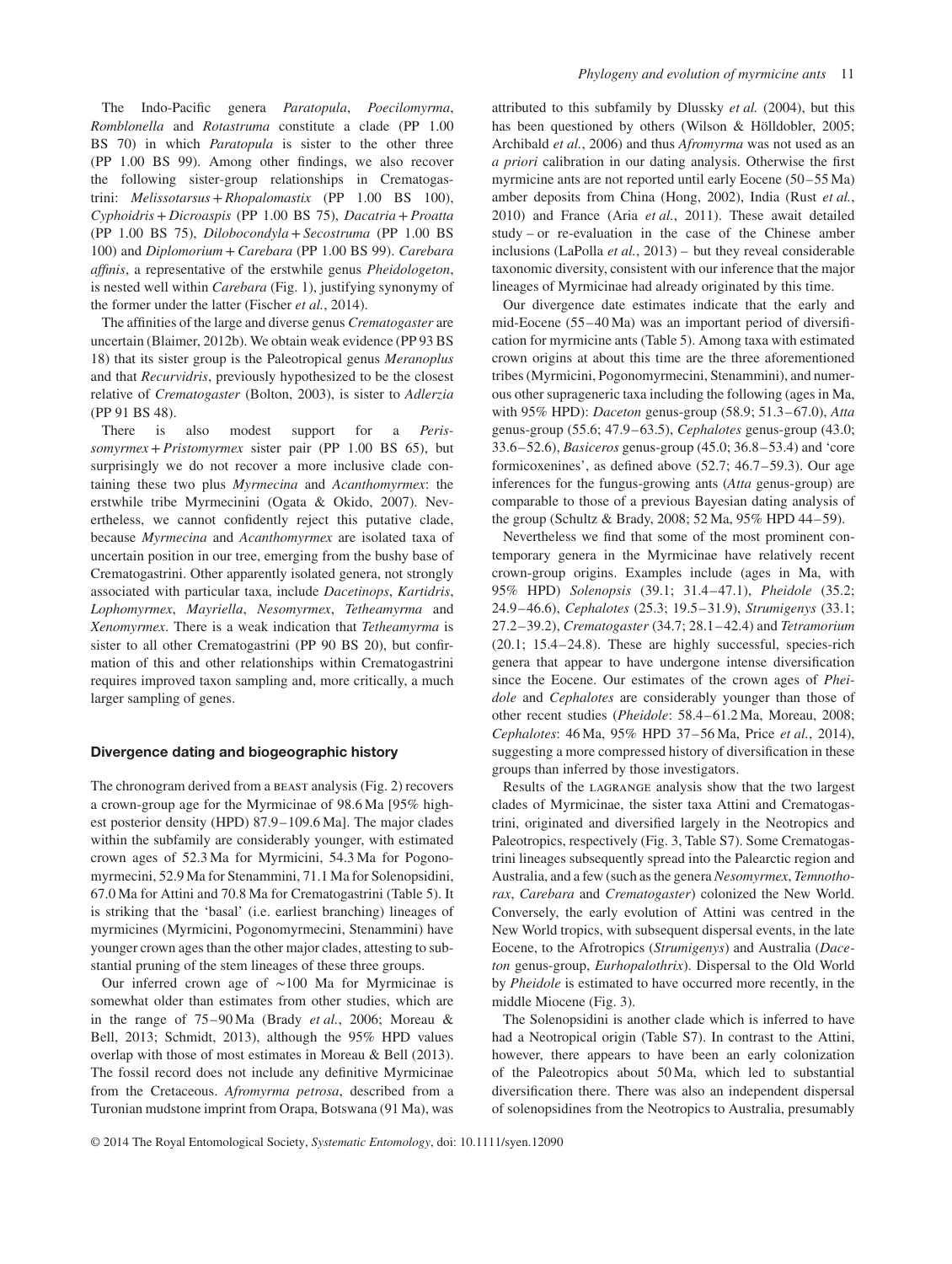

Fig. 2. (a, b) Chronogram of Myrmicinae, from a BEAST analysis, with outgroups not shown. Blue bars depict the 95% HPD (highest probability density), and are given for all nodes for which the 95% HPD function encompasses an estimate of 25 Ma or older.

via Antarctica, about 40–50 Ma (Fig. 3). The latter event was followed by a large radiation of *Monomorium*-like species in Australia (Ettershank, 1966; Heterick, 2001). The genus *Solenopsis* itself is of Neotropical origin but has come to occupy all major biogeographic regions; in this case dispersal outside the Neotropics occurred more recently, within the last 25–30 Ma (Fig. 3).

Of the three earliest diverging ('basal') lineages of Myrmicinae, the Stenammini are most abundant in the northern hemisphere and are most likely of Nearctic origin, although selected lineages have dispersed to the northern Neotropics and the Paleotropics; the Pogonomyrmecini arose in the Neotropics and subsequently colonized the Nearctic region; and the Myrmicini are reconstructed as having a Nearctic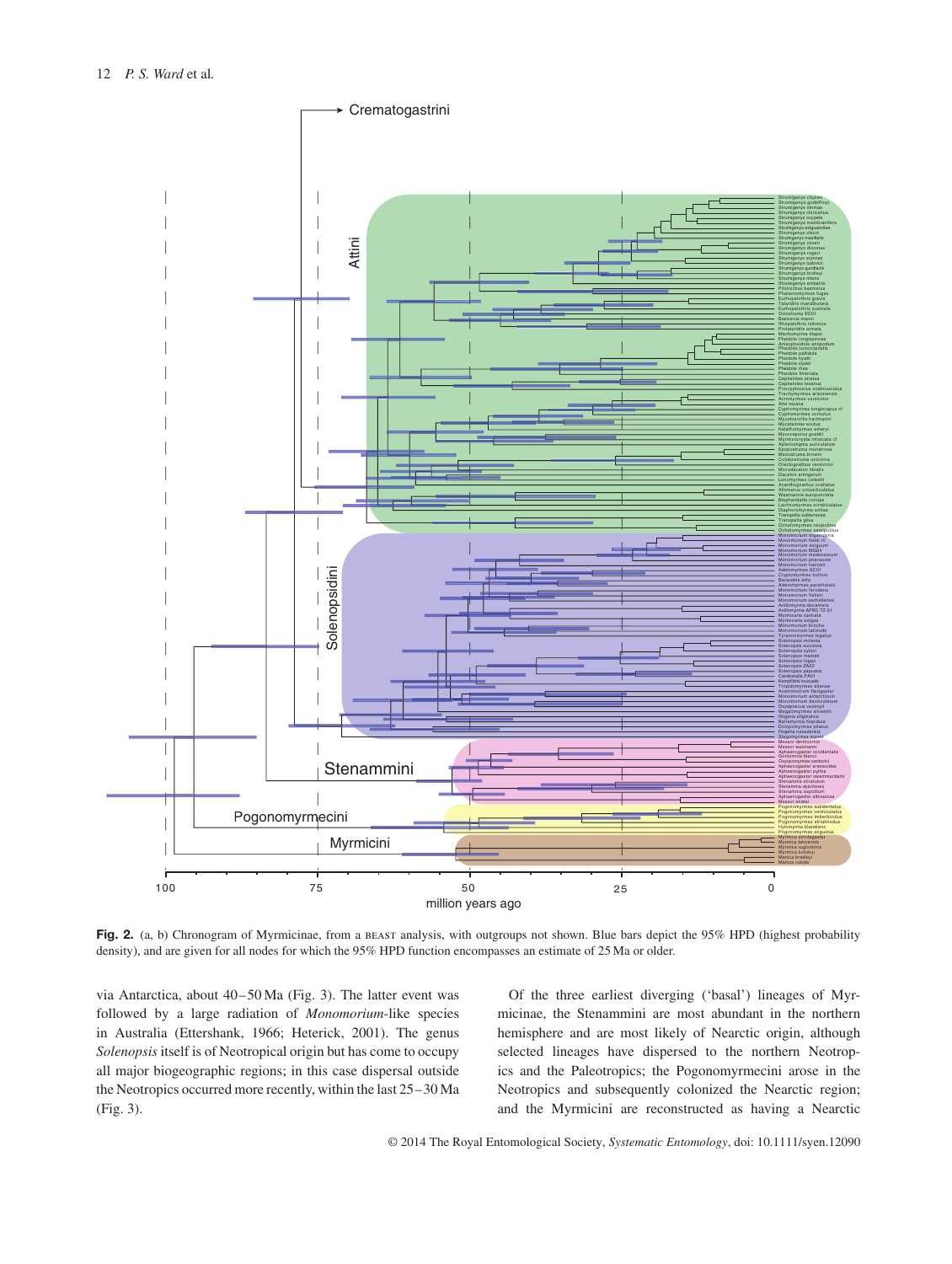

**Fig. 2.** Continued.

origin, with multiple dispersals to the Palearctic region (Fig. 3, Table S7).

The two descendant branches of crown Myrmicinae, leading to (i) Myrmicini and (ii) all other myrmicines, are reconstructed as most likely inheriting a Nearctic and Neotropical distribution, respectively (Table S7). The evolution of the 'all other myrmicines' clade in the Late Cretaceous and early Tertiary appears, on the one hand, to have been concentrated in the Neotropics (Fig. 3), attesting to the importance of this region for early ant evolution (Moreau & Bell, 2013). On the other hand, dispersal to other regions and diversification therein – starting as early as 70 Ma for the Crematogastrini – has also been an integral part of the myrmicine success story.

## **Taxonomy**

# *Generic changes*

The following generic changes are instituted, primarily to eliminate obvious cases of nonmonophyly. New and revived combinations implicitly include the junior synonyms of the species names listed below. Author and year of publication for all genus and species names can be found in AntCat (http://antcat.org/).

*Veromessor* **stat.r.** is resurrected from synonymy under *Messor*, generating the following **revived combinations** in *Veromessor*: *andrei*, *chamberlini*, *chicoensis*, *julianus*, *lariversi*, *lobognathus*, *pergandei*, *smithi* and *stoddardi.*

*Syllophopsis* **stat.r.** is resurrected from synonymy under *Monomorium*, to contain the *Monomorium* species in the *hildebrandti*-group (*sensu* Heterick, 2006; this includes the *fossulatum*-group of Bolton, 1987). *Ireneidris* is removed from synonymy under *Monomorium*, and newly synonymized (**syn.n.**) under *Syllophopsis*. This creates the following **new combinations** in *Syllophopsis*: *adiastolon*, *aureorugosa*, *australica*, *dentata*, *ferodens*, *fisheri*, *gongromos*, *hildebrandti*, *infusca*, *kondratieffi*, *malamixta*, *sechellensis*, *sersalata*, *subcoeca*, *thrascolepta* and *vitiensis*; and the following **revived combinations** in *Syllophopsis*: *arnoldi* (= *jonesi*, unnecessary replacement name), *cryptobia*, *elgonensis* and *modesta*.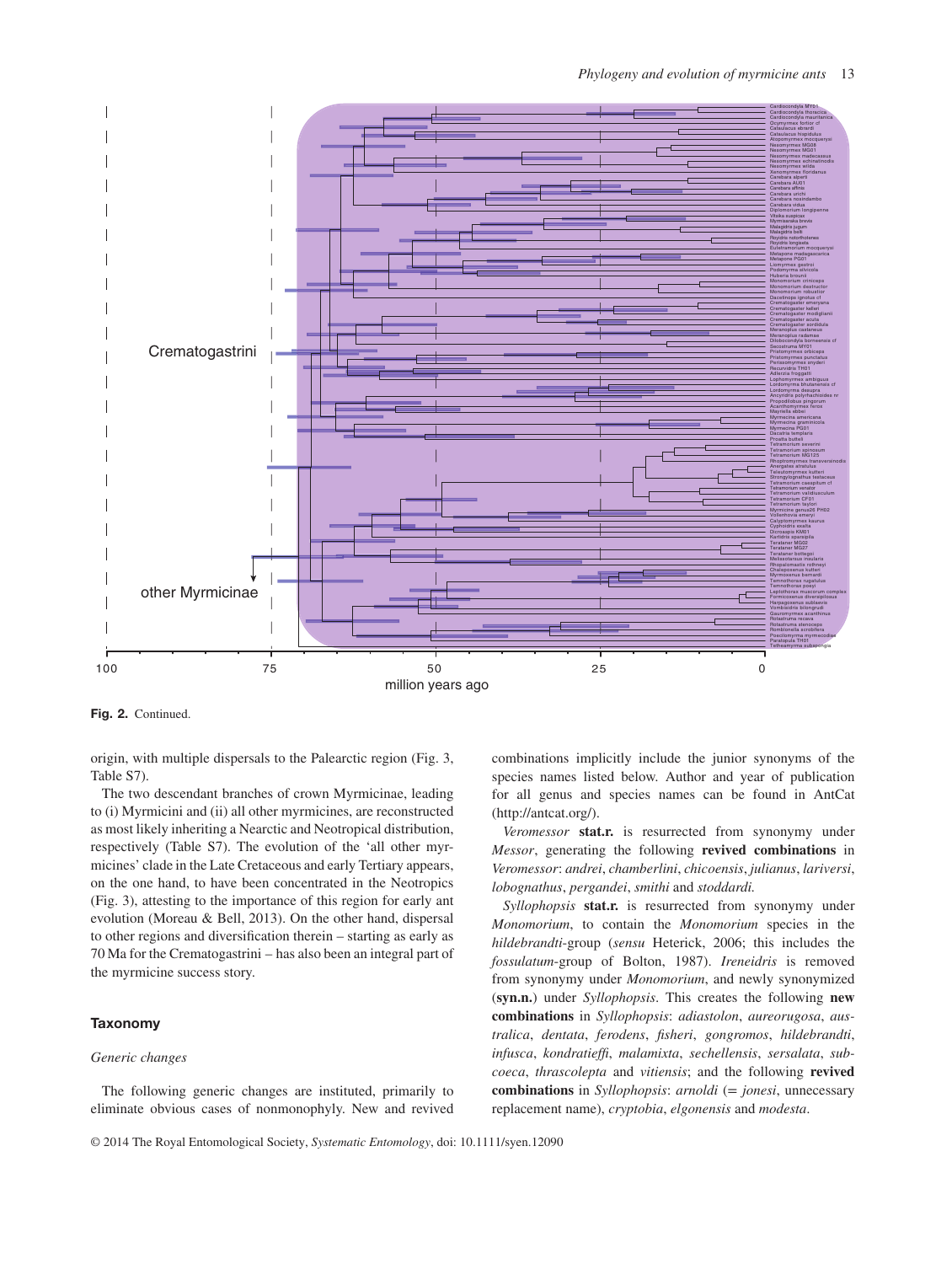

Fig. 3. (a, b) Biogeographical history of Myrmicinae as inferred from an analysis with LAGRANGE, using a DEC (dispersal-extinction-cladogenesis) model. The ancestral range inheritance scenario with the highest relative probability is indicated for the two descending branches of each node. The lower half of each sphere pertains to the lower descending branch; the upper half to the upper descending branch. Most (60%) of the relative probabilities are greater than 0.70, but for some nodes the most probable scenario has weak support and there are alternative scenarios of only slightly lower relative probability. See Table S7 for a more detailed account of range inheritance scenarios for the major lineages.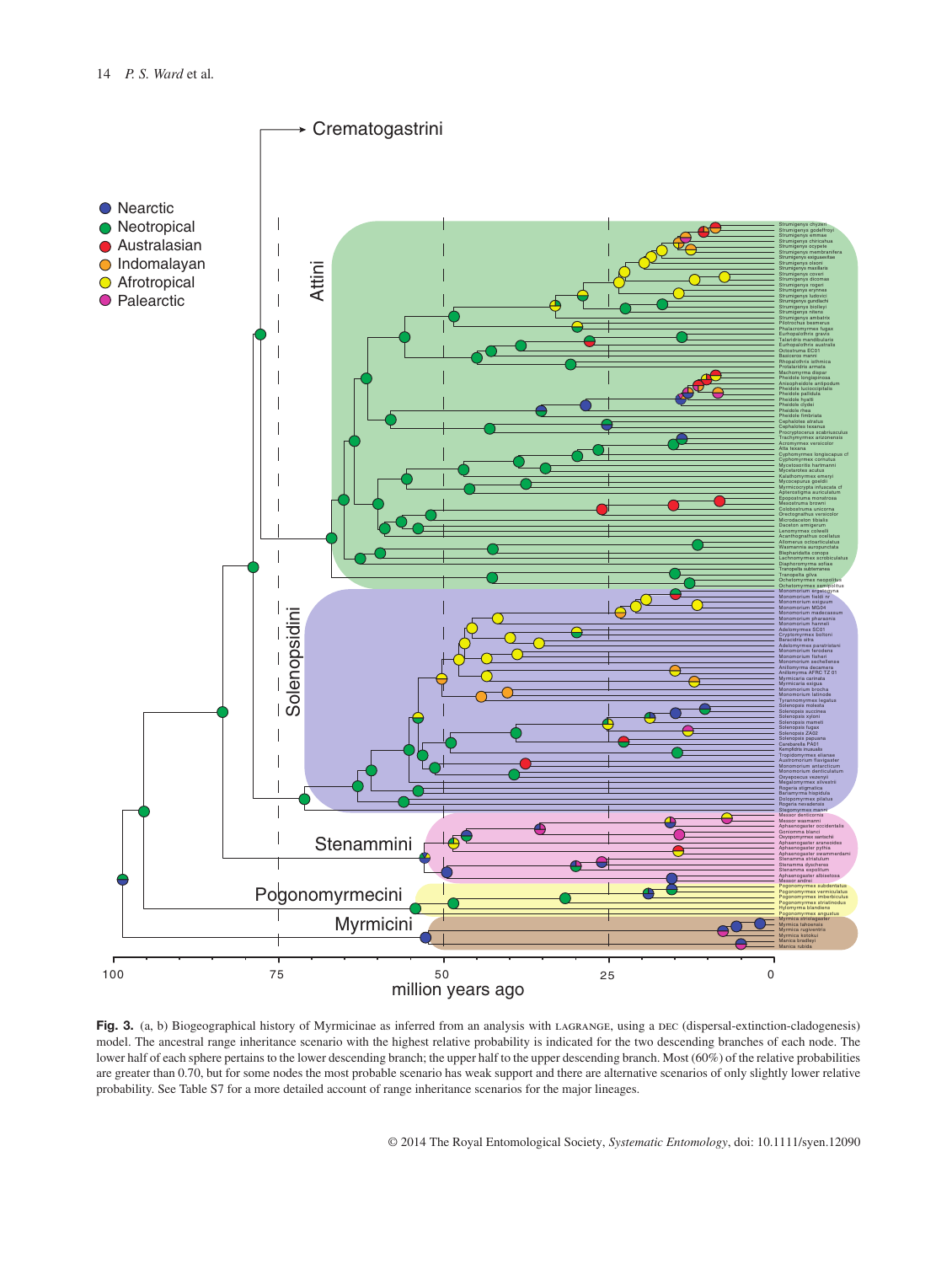

**Fig. 3.** Continued.

The genus *Epelysidris* **stat.r.** is resurrected from synonymy under *Monomorium* to contain the single known species *E. brocha* (**comb.r.**). Its putative sister species '*Monomorium*' *latinode* is very different morphologically and a new genus will be erected for it in a forthcoming publication (B. Bolton, personal communication).

We support the synonymy of *Carebarella* under *Solenopsis*, generating the following **new combinations** in *Solenopsis*: *alvarengai*, *condei*. The type species of *Carebarella* (*bicolor*) was already combined with *Solenopsis* by Pacheco & Mackay (2013). Although they declined to propose new generic synonymy, their new combination effectively did this, although it left the other two names orphaned.

*Anisopheidole* is synonymized (**syn.n.**) under *Pheidole*, generating the following **revived combination** in *Pheidole*: *antipodum.*

*Machomyrma* is synonymized (**syn.n.**) under *Pheidole*, generating the following **new combination** in *Pheidole*: *dispar.*

*Chalepoxenus* is synonymized (**syn.n.**) under *Temnothorax*, generating the following **new combinations** in *Temnothorax*: *brunneus, hyrcanus, kutteri, muellerianus, spinosus, tarbinskii,*

*tauricus, tramieri* and *zabelini.* Two of these new combinations become secondary junior homonyms, *T. spinosus* (Arnoldi) and *T. tauricus* (Radchenko), which are here replaced (**nom.n.**) with *T. sentosus* and *T. inquilinus*, respectively.

*Myrmoxenus* is synonymized (**syn.n.**) under *Temnothorax*, generating the following **new combinations** in *Temnothorax*: *adlerzi, africana, algeriana, bernardi, birgitae, corsica, gordiagini, kraussei, ravouxi, stumperi, tamarae,* and *zaleskyi.* Two of these new combinations, *T. kraussei* (Emery) and *T. tamarae* (Arnoldi), create secondary junior homonyms among two species already in *Temnothorax*, *T. kraussei* (Emery) and *T. tamarae* (Radchenko), which are here replaced (**nom. n.**) with *T. mediterraneus* and *T. georgicus*, respectively.

*Protomognathus*is synonymized (**syn. n.**) under *Temnothorax*, generating the following **new combination** in *Temnothorax*: *americanus.*

*Rhoptromyrmex* is synonymized (**syn.n.**) under *Tetramorium*, generating the following **new combinations** (unless otherwise noted) in *Tetramorium*: *caritum, critchleyi*, *globulinodis*, *mayri*, *melleum* (**comb.r.**), *opacum*, *rawlinsoni*, *schmitzi*, *transversinodis* and *wroughtonii*. One of these, *T. mayri* Forel, creates a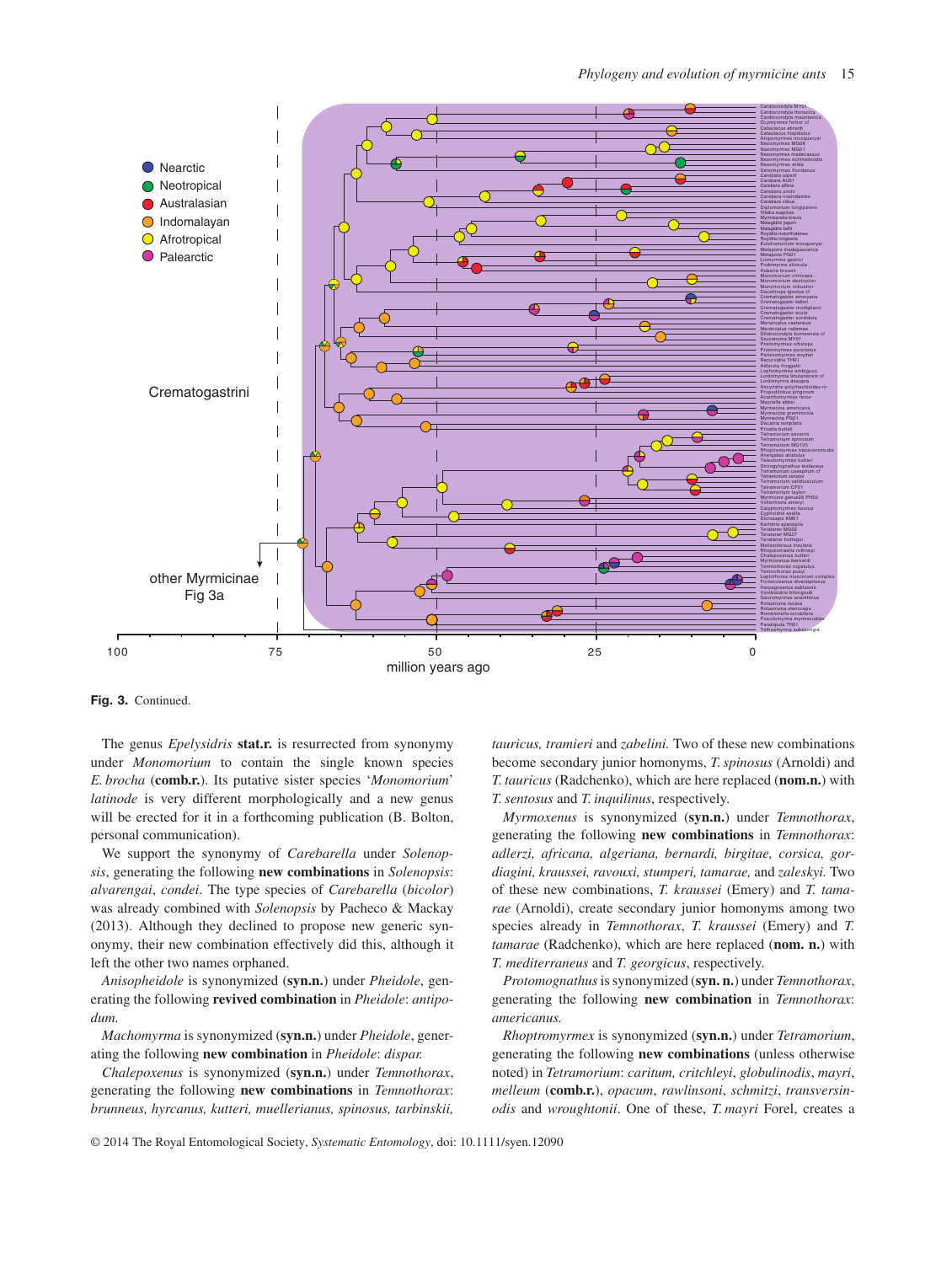secondary junior homonym of a species already in *Tetramorium*, *T*. *mayri* (Mann), which is here replaced (**nom.n.**) with *T. solomonensis*. The new combination *T. transversinodis* (Mayr) is a secondary senior homonym of an invalid name, *T. transversinodis* (Enzmann), which therefore does not require a replacement name.

*Anergates* is synonymized (**syn.n.**) under *Tetramorium*, generating the following **new combination** in *Tetramorium*: *atratulum*.

*Teleutomyrmex* is synonymized (**syn.n.**) under *Tetramorium*, generating the following **new combinations** in *Tetramorium*: *kutteri, schneideri*. *Tetramorium schneideri* (Kutter) becomes a secondary junior homonym, here replaced with *T. inquilinum* (**nom.n.**).

*Strongylognathus* Mayr is also a synonym of *Tetramorium* Mayr, but it has priority over *Tetramorium*. Transfer of the hundreds of valid *Tetramorium* species names to *Strongylognathus*, with consequent changes in spelling to many of them, would create considerable confusion. In this instance a ruling by the International Commission on Zoological Nomenclature would be required to validate a reversal of precedence (ICZN Article 23.9.3). In the interim we maintain current usage and refrain from synonymizing the two genera.

*Trichomyrmex* **stat.r.** is resurrected from synonymy under *Monomorium*, to contain the *Monomorium* species in the *scabriceps*- and *destructor*-groups (*sensu* Bolton, 1987; see also Radchenko, 1997). *Holcomyrmex* and *Parholcomyrmex* are removed from synonymy under *Monomorium*, and newly synonymized (**syn.n.**) under *Trichomyrmex*. These actions generate the following **new combinations** in *Trichomyrmex*: *aberrans*, *abyssinicus*, *chobauti*, *chobauti ajjer*, *criniceps*, *destructor*, *emeryi*, *emeryi laevior*, *epinotale*, *glaber*, *lameerei*, *mayri*, *muticus, oscaris*, *perplexus*, *robustior*, *santschii* (= *santschianum,* unnecessary replacement name) and *scabriceps*; and the following **revived combinations** in *Trichomyrmex*: *rogeri* and *wroughtoni* (= *wroughtonianum*, unnecessary replacement name).

#### *Tribal classification*

We propose the recognition of six tribes within Myrmicinae. These correspond to the six major (and mutually exclusive) clades that we recover with overwhelming support in all phylogenetic analyses. This represents a considerable reduction from the 25 tribes currently recognized, but most of those tribes are nonmonophyletic or – more often – their recognition leaves behind a residue of nonmonophyletic taxa. It is this latter problem that is often overlooked. In the same way that monophyletic 'satellite genera' render the genera within which they arise paraphyletic (see above), the recognition of small well-defined monophyletic tribes, such as Adelomyrmecini, Basicerotini, Lenomyrmecini, Melissotarsini and Myrmicariini, similarly ignores the rump of nonmonophyletic tribes in which these more derived taxa evolved.

In the scheme below, genera known only from fossils are signified by a dagger (†). In many instances their placement requires further study. Sixteen extant genera that we did not sequence in this study are indicated with an asterisk (\*); they have been placed provisionally in tribes on the basis of close morphological or genetic similarity to sequenced taxa. We cite the author and year of publication of each tribe name; equivalent information for genus names is available in AntCat (http://antcat.org/).

#### **Tribe Myrmicini Lepeletier de Saint-Fargeau 1835**

*Constituent genera. Manica*, *Myrmica*, †*Plesiomyrmex* and †*Protomyrmica.*

*Note. Eutetramorium*, *Huberia*, *Hylomyrma*, *Pogonomyrmex* and *Secostruma* are excluded from Myrmicini.

## **Tribe Pogonomyrmecini trib.n.**

http://zoobank.org/urn:lsid:zoobank.org:act:BD404053-2C51- 412B-9291-4A7E9D323A95.

#### *Type genus. Pogonomyrmex*

*Worker diagnosis.* Myrmicine ants of moderate to large size (head width  $0.73-2.90$  mm, head length  $0.78-2.50$  mm); mandible elongate to subtriangular, with 5–8 teeth on masticatory margin; psammophore present or absent; antenna with 12 segments, the last 4–5 segments forming a weakly expanded club; palp formula (number of maxillary palp segments, followed by number of labial palp segments) 5,4 or 4,3; mesosoma lacking distinct promesonotal suture or metanotal groove; propodeum usually with a pair of spines, but lacking in some species; propodeal lobes usually prominent, and rounded or spiniform; metasternum with a deep V-shaped or U-shaped median emargination running forward from the posterior border and terminating at or near the metasternal pit, well in front of the metacoxal cavities (Bolton, 1994); metasternal process large and comprising two prominent teeth; mesotibia and metatibia each with a single apical spur, usually finely barbulate or pectinate; petiole elongate, with prominent anterior peduncle; sting well developed and functional; integument sculpture usually conspicuous on head, mesosoma, petiole, and postpetiole, typically striate, costate, or rugulose; striae often extending onto fourth abdominal tergum (first tergum of gaster).

## *Constituent genera. Hylomyrma* and *Pogonomyrmex.*

*Note.* As currently circumscribed *Pogonomyrmex* is nonmonophyletic, but this can be rectified by assignment of a new genus name to the '*Pogonomyrmex*' *angustus*-complex. We refrain from this action because a detailed phylogenetic analysis of Pogonomyrmecini is currently underway (C. Moreau and R.A. Johnson, personal communication)

#### **Tribe Stenammini Ashmead 1905**

= Aphaenogastrini Enzmann 1947 **syn.n.**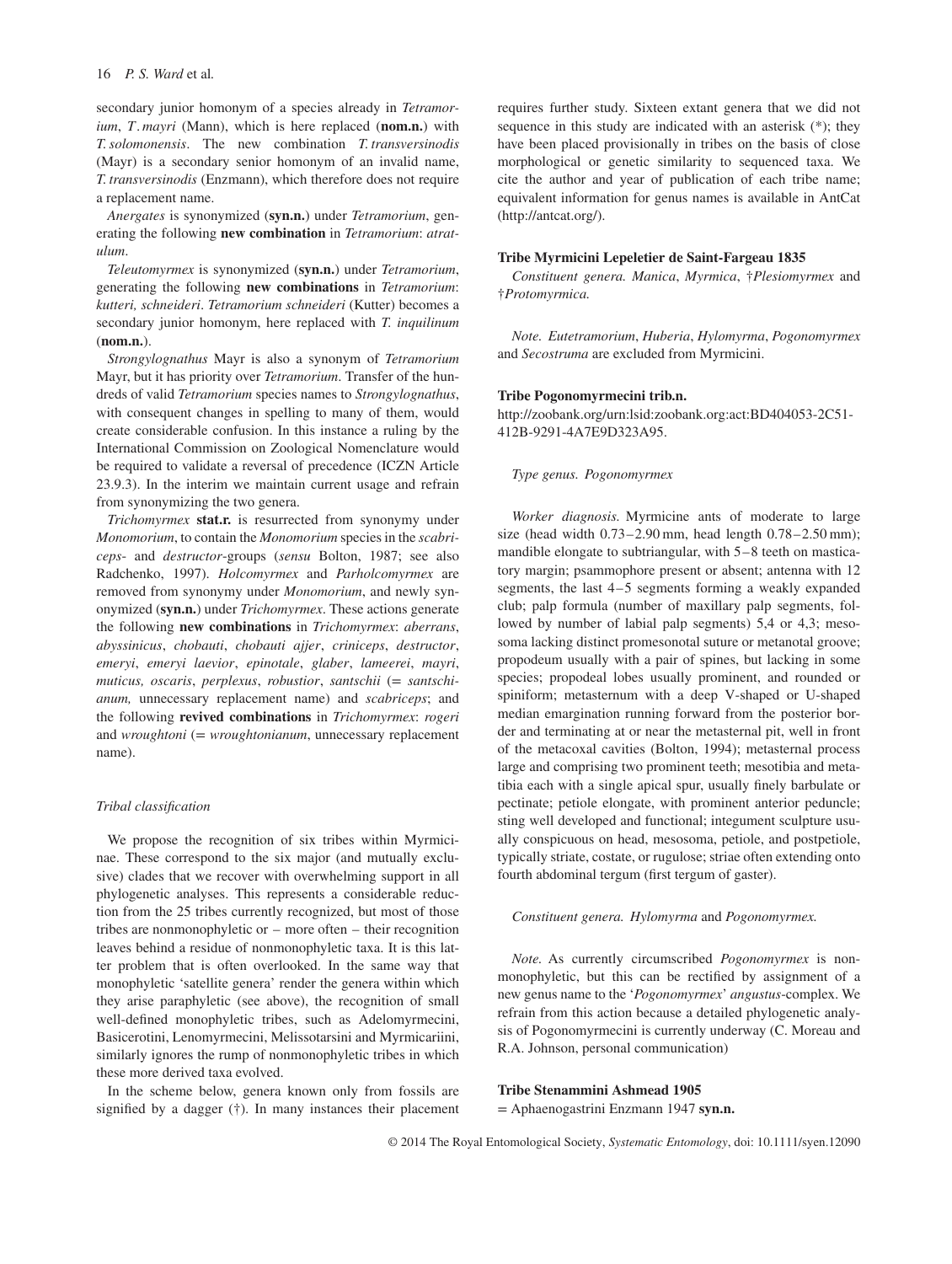*Constituent genera. Aphaenogaster*, *Goniomma, Oxyopomyrmex, Messor*, †*Paraphaenogaster*, *Stenamma* and *Veromessor.*

*Note. Veromessor* is resurrected from synonymy (above). The reclassification of '*Aphaenogaster*' awaits more detailed phylogenetic analysis of lineage diversity within Stenammini.

## **Tribe Solenopsidini Forel 1893**

- = Myrmicariini Forel 1893 **syn.n.**
- = Monomoriini Emery 1914
- = Megalomyrmecini Dlussky & Fedoseeva 1988
- = Stegomyrmecini Wheeler 1922 **syn.n.**
- = Adelomyrmecini Fernández 2004 **syn.n.**

*Constituent genera. Adelomyrmex*, *Anillomyrma*, *Austromorium*, *Baracidris*, *Bariamyrma*, \**Bondroitia, Cryptomyrmex*, *Dolopomyrmex*, *Epelysidris*, *Kempfidris*, *Megalomyrmex*, *Monomorium*, *Myrmicaria, Oxyepoecus*, *Rogeria*, *Solenopsis*, *Stegomyrmex*, *Syllophopsis*, *Tropidomyrmex* and *Tyrannomyrmex*.

*Note. Carebarella* is considered a synonym of *Solenopsis* (above). *Monomorium* remains a heterogeneous, nonmonophyletic group. Extant genera excluded from Solenopsidini include *Adlerzia*, *Allomerus*, *Carebara*, *Diplomorium*, *Mayriella* and *Tranopelta*.

# **Tribe Attini F. Smith 1858**

- = Pheidolini Emery 1877 (= Anergatidini Emery 1922) **syn.n.**
- = Dacetini Forel 1892 (= Epopostrumina Brown 1952
- = Orectognathina Brown 1952=Strumigenina Brown 1952) **syn. n.**
- = Ochetomyrmecini Emery 1914 **syn.n.**
- $=$  Cephalotini M. R. Smith 1949 ( $=$  Cryptoceridae F. Smith 1853) **syn.n.**
- = Basicerotini Brown 1949 **syn.n.**
- = Phalacromyrmecini Dlussky & Fedoseeva 1988 **syn.n.**
- = Blepharidattini Wheeler & Wheeler 1991 **syn.n.**
- = Lenomyrmecini Bolton 2003 **syn.n.**

*Constituent genera. Acanthognathus*, *Acromyrmex*, *Allomerus*, *Apterostigma*, *Atta*, †*Attaichnus*, *Basiceros*, *Blepharidatta*, *Cephalotes*, \**Chimaeridris, Colobostruma*, \**Cyatta*, *Cyphomyrmex*, *Daceton*, *Diaphoromyrma*, *Epopostruma*, *Eurhopalothrix*, \**Ishakidris*, *Kalathomyrmex*, *Lachnomyrmex*, *Lenomyrmex*, *Mesostruma*, *Microdaceton*, \**Mycetagroicus*, *Mycetarotes*, \**Mycetophylax*, *Mycetosoritis*, *Mycocepurus*, *Myrmicocrypta*, *Ochetomyrmex*, *Octostruma*, *Orectognathus*, \**Paramycetophylax*, *Phalacromyrmex*, *Pheidole*, *Pilotrochus*, *Procryptocerus*, *Protalaridris*, \**Pseudoatta*, *Rhopalothrix*, \**Sericomyrmex*, *Strumigenys*, *Talaridris*, *Trachymyrmex*, *Tranopelta* and *Wasmannia*.

#### **Tribe Crematogastrini Forel 1893**

- $=$  Formicoxenini Forel 1893 ( $=$  Cardiocondylini Emery 1914 = Leptothoracini Emery 1914 = Stereomyrmecini Emery 1914 = Podomyrmini Emery 1924 = Solenomyrmini Donisthorpe 1943) **syn.n.**
- = Cataulacini Emery 1895 **syn.n.**
- = Tetramoriini Emery 1895 (= Anergatini Emery 1914
- = Teleutomyrmecini Kutter 1950) **syn.n.**
- = Melissotarsini Emery 1901 **syn.n.**
- = Myrmecinini Ashmead 1905 **syn.n.**
- = Metaponini Forel 1911 **syn.n.**
- = Lophomyrmecini Emery 1914 **syn.n.**
- = Meranoplini Emery 1914 **syn.n.**
- = Ocymyrmecini Emery 1914 **syn.n.**
- = Pheidologetonini Emery 1914 **syn.n.**
- = Proattini Forel 1917 **syn.n.**
- = Hypopomyrmecina Brown 1952 **syn.n.**
- = Calyptomyrmecini Dlussky & Fedoseeva 1988 **syn.n.**
- = Liomyrmecini Bolton 2003 **syn.n.**
- = Paratopulini Bolton 2003 **syn.n.**

*Constituent genera. Acanthomyrmex, Adlerzia, Ancyridris, Atopomyrmex, Calyptomyrmex, Cardiocondyla, Carebara, Cataulacus, Crematogaster, Cyphoidris, Dacatria, Dacetinops, Dicroaspis, Dilobocondyla, Diplomorium,* †*Enneamerus*, †*Eocenomyrma*, *Eutetramorium, Formicoxenus,* \**Formosimyrma, Gauromyrmex,* \**Goaligongidris, Harpagoxenus, Huberia,* †*Hypopomyrmex*, \**Indomyrma, Kartidris,* \**Lasiomyrma, Leptothorax, Liomyrmex,* †*Lonchomyrmex*, *Lophomyrmex, Lordomyrma, Malagidris, Mayriella, Melissotarsus, Meranoplus, Metapone, Myrmecina, Myrmisaraka, Nesomyrmex, Ocymyrmex,* †*Oxyidris*, †*Parameranoplus*, *Paratopula, Perissomyrmex,* \**Peronomyrmex, Podomyrma, Poecilomyrma, Pristomyrmex, Proatta, Propodilobus, Recurvidris, Rhopalomastix, Romblonella,* \**Rostromyrmex, Rotastruma, Royidris, Secostruma,* \**Stereomyrmex,* †*Stigmomyrmex*, †*Stiphromyrmex*, *Strongylognathus, Temnothorax, Terataner, Tetheamyrma, Tetramorium, Trichomyrmex*, *Vitsika*, *Vollenhovia, Vombisidris* and *Xenomyrmex.*

#### *Fossil taxa unplaced to tribe*

†*Afromyrma*, †*Attopsis*, †*Bilobomyrma*, †*Boltonidris*, †*Brachytarsites*, †*Cephalomyrmex*, †*Clavipetiola*, †*Electromyrmex*, †*Eocenidris*, †*Eomyrmex*, †*Fallomyrma*, †*Fushunomyrmex*, †*Ilemomyrmex*, †*Miosolenopsis*, †*Myrmecites*, †*Orbigastrula*, †*Quadrulicapito*, †*Quineangulicapito*, †*Sinomyrmex*, †*Solenopsites*, †*Sphaerogasterites*, †*Wumyrmex* and †*Zhangidris*.

## *Excluded from Myrmicinae*

The tribe Ankylomyrmini Bolton and its sole genus, *Ankylomyrma* Bolton, are hereby transferred to the subfamily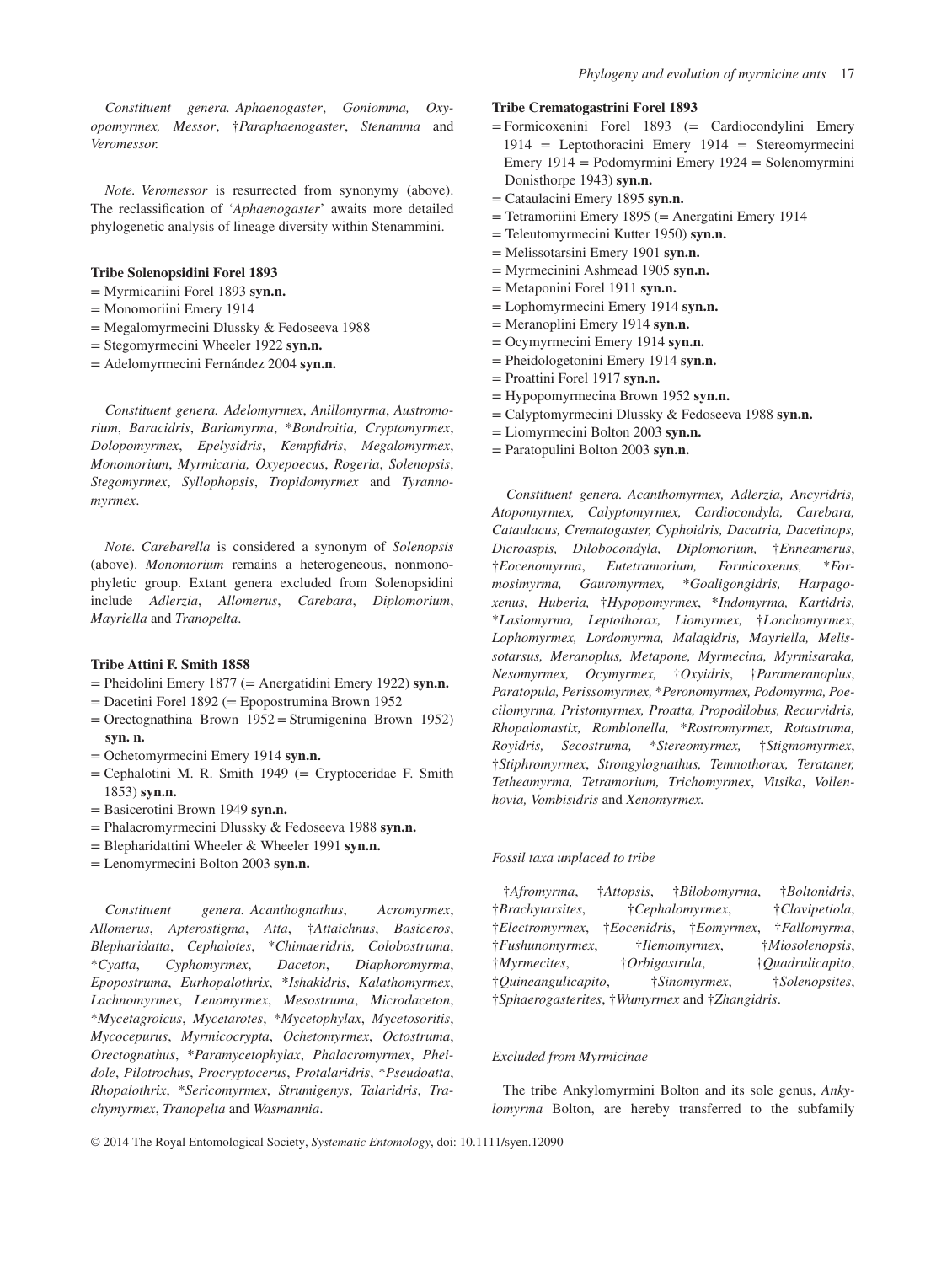Agroecomyrmecinae, in accordance with our finding that *Ankylomyrma* is sister to *Tatuidris* (Fig. 1).

## **Concluding remarks**

With respect to taxonomic diversity, geographical distribution and ecological breadth, myrmicine ants are the most successful of all ant subfamilies. Our results indicate that the diversification of crown-group Myrmicinae began about 100 Ma, and was initially concentrated in the New World tropics. Repeated dispersal to, and radiation in, other biogeographic regions was a key feature of myrmicine evolution. The subfamily now comprises more than 6000 described species – the actual number of species could well be twice this – and occupies all major terrestrial ecoregions. Analysis of our 251-taxon 11-gene dataset, in conjunction with 27 fossil calibration points, reveals the broad outlines of the evolutionary history of this group, including the existence of six large, mutually exclusive clades. Nevertheless considerable challenges remain in myrmicine systematics, including resolution of the basal polytomy in the Crematogastrini clade, reclassification of nonmonophyletic taxa such as *Aphaenogaster* and *Monomorium*, and better incorporation of fossil taxa into the phylogenetic scaffold. Much more attention also needs to be directed towards the neglected species-level taxonomy of many myrmicine genera.

## **Supporting Information**

Additional Supporting Information may be found in the online version of this article under the DOI reference: 10.1111/syen.12090

**Figure S1.** Majority-rule consensus trees from partitioned, concatenated Bayesian analyses of datasets with 'wildcard' taxon exclusions.

**Figure S2.** Majority-rule consensus trees resulting from Bayesian analyses of single-gene fragments, under the partitions and models described in Table S3(b).

**Table S1.** List of taxa sampled, voucher specimen codes, and GenBank accession numbers.

**Table S2.** The subjective partitions used in initial Bayesian analyses of the concatenated dataset.

**Table S3.** The subjective partitions used in initial, separate Bayesian analyses of each of the 11 genes (a) and the more objective partitions and models used in the final, separate Bayesian analyses of each of these genes (b).

**Table S4.** Summary of rate heterogeneity values for third-position partitions of protein-coding genes, which informed the 'partial RY coding' and 'complete RY coding' analyses.  $AA = Abd-A$ ,  $F2 = EF1aF2$ ,  $LR = LW$  $Rh$ ,  $AK = ArgK$ ,  $TP = Top1$ ,  $UB = Ubx$ ,  $WG = Wg$ ,  $F1 = EF1aF1$ ,  $CD = CAD$ .

**Table S5.** Species distribution matrix, based on six biogeographic areas: Neotropical (T), Nearctic (N), Palearctic (P), Afrotropical (E), Indomalayan (O) and Australasian regions (A).

**Table S6.** Support values from various modes of analysis for selected clades of interest. These include maximum-likelihood analysis of the full dataset, Bayesian analysis of the full dataset and treatments designed to address base frequency heterogeneity.

**Table S7.** Range inheritance inferences for major clades of Myrmicinae, based on lagrange analysis.

# **Acknowledgements**

We thank Rachelle Adams, Gary Alpert, Bob Anderson, Himender Bharti, Lech Borowiec, Marek Borowiec, Beto Brandão, Michael Branstetter, Bui Tuan Viet, Chris Burwell, Katsuyuki Eguchi, Xavier Espadaler, Rodrigo Feitosa, John Fellowes, Fernando Fernández, Juergen Gadau, David General, Nihara Gunawardene, Yoshiaki Hashimoto, Peter Hawkes, Jürgen Heinze, Milan Janda, Dan Kjar, John Lattke, Jack Longino, Andrea Lucky, Dirk Mezger, James Pitts, Shauna Price, Eli Sarnat, Steve Shattuck, Rogério Silva, Jeffrey Sosa-Calvo, Andy Suarez, Noel Tawatao, Alberto Tinaut, Darren Ward and Alex Wild for contributing specimens towards this study. Paul Armstrong, Matt Kweskin, Eugenia Okonski, Jamie Pettengill and Hong Zhao provided technical support. Barry Bolton, Brendon Boudinot, Marek Borowiec and an anonymous reviewer gave helpful comments that improved the manuscript. This study was supported by NSF grants EF-0431330, DEB-0743542, DEB-0842204, and DEB-0949689.

# **References**

- Archibald, S.B., Cover, S.P. & Moreau, C.S. (2006) Bulldog ants of the Eocene Okanagan Highlands and history of the subfamily (Hymenoptera: Formicidae: Myrmeciinae). *Annals of the Entomological Society of America*, **99**, 487–523.
- Aria, C., Perrichot, V. & Nel, A. (2011) Fossil Ponerinae (Hymenoptera: Formicidae) in Early Eocene amber of France. *Zootaxa*, **2870**, 53–62.
- Baroni Urbani, C. (1980) First description of fossil gardening ants. (Amber Collection Stuttgart and Natural History Museum Basel; Hymenoptera: Formicidae. I: Attini). *Stuttgarter Beiträge zur Naturkunde. Serie B (Geologie und Paläontologie)*, **54**, 1–13.
- Baroni Urbani, C. & De Andrade, M.L. (1994) First description of fossil Dacetini ants with a critical analysis of the current classification of the tribe (Amber Collection Stuttgart: Hymenoptera, Formicidae. VI: Dacetini). *Stuttgarter Beiträge zur Naturkunde. Serie B (Geologie und Paläontologie)*, **198**, 1–65.
- Baroni Urbani, C. & De Andrade, M.L. (2007) The ant tribe Dacetini: limits and constituent genera, with descriptions of new species (Hymenoptera, Formicidae). *Annali del Museo Civico di Storia Naturale "Giacomo Doria"*, **99**, 1–191.
- Beibl, J., Stuart, R.J., Heinze, J. & Foitzik, S. (2005) Six origins of slavery in formicoxenine ants. *Insectes Sociaux*, **52**, 291–297.
- Blaimer, B.B. (2012a) Untangling complex morphological variation: taxonomic revision of the subgenus *Crematogaster* (*Oxygyne*) in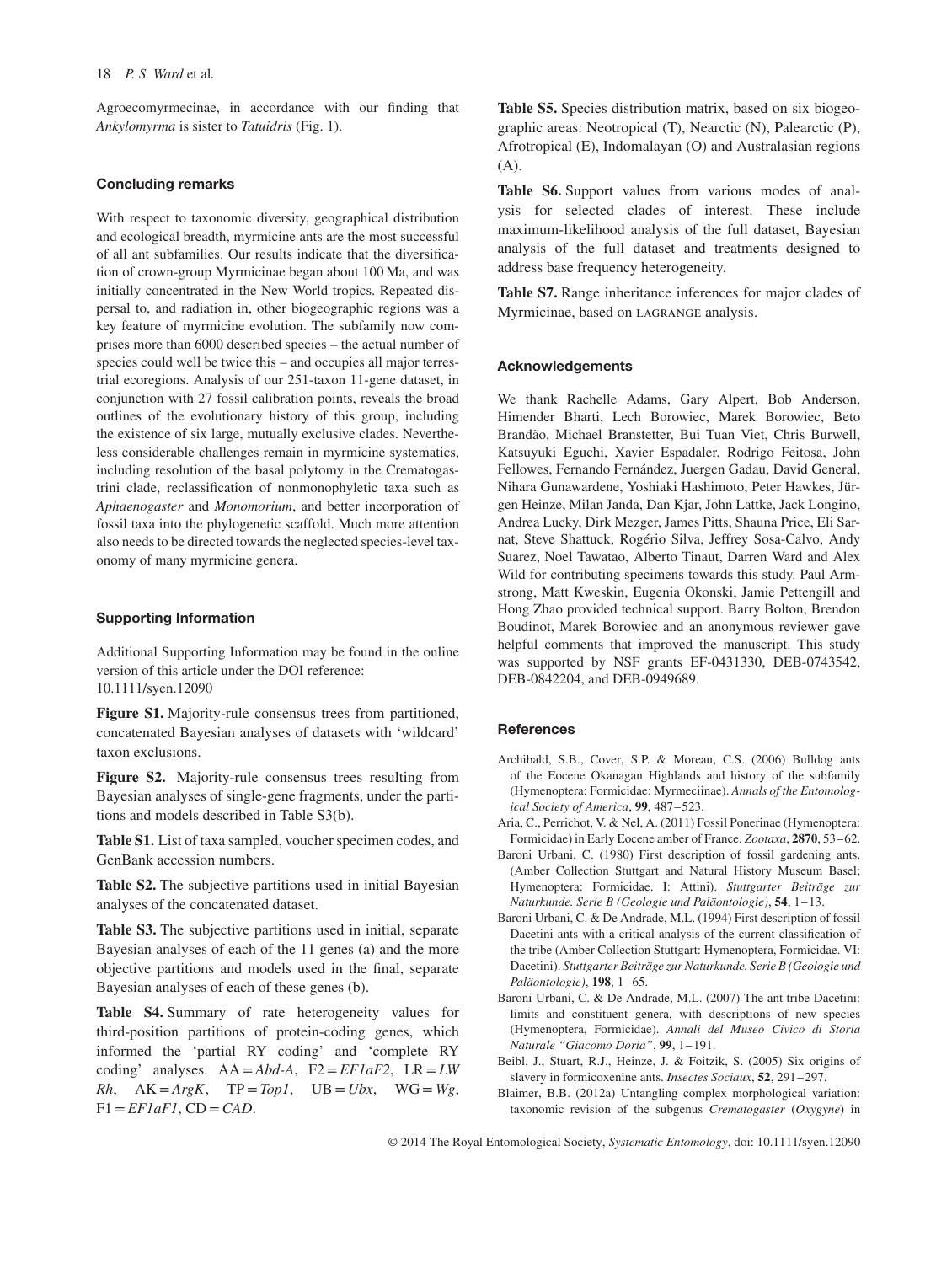Madagascar, with insight into the evolution and biogeography of this enigmatic ant clade (Hymenoptera: Formicidae). *Systematic Entomology*, **37**, 240–260.

- Blaimer, B.B. (2012b) Acrobat ants go global origin, evolution and systematics of the genus *Crematogaster* (Hymenoptera: Formicidae). *Molecular Phylogenetics and Evolution*, **65**, 421–436.
- Bolton, B. (1973) A remarkable new arboreal ant genus (Hym. Formicidae) from West Africa. *Entomologist's Monthly Magazine*, **108**, 234–237.
- Bolton, B. (1987) A review of the *Solenopsis* genus-group and revision of Afrotropical *Monomorium* Mayr (Hymenoptera: Formicidae). *Bulletin of the British Museum (Natural History). Entomology*, **54**, 263–452.
- Bolton, B. (1994) *Identification Guide to the Ant Genera of the World*. Harvard University Press, Cambridge, MA.
- Bolton, B. (1999) Ant genera of the tribe Dacetonini (Hymenoptera: Formicidae). *Journal of Natural History*, **33**, 1639–1689.
- Bolton, B. (2003) Synopsis and classification of Formicidae. *Memoirs of the American Entomological Institute*, **71**, 1–370.
- Bolton, B. (2014) *AntCat. An Online Catalog of the Ants of the World* [WWW document]. URL http://antcat.org/ [accessed on 8 May 2014].
- Bolton, B. & Fisher, B.L. (2014) The Madagascan endemic myrmicine ants related to *Eutetramorium* (Hymenoptera: Formicidae): taxonomy of the genera *Eutetramorium* Emery, *Malagidris* nom. n., *Myrmisaraka* gen. n., *Royidris* gen. n., and *Vitsika* gen. n. *Zootaxa*, **3791**, 1–99.
- Brady, S.G., Fisher, B.L., Schultz, T.R. & Ward, P.S. (2014) The rise of the army ants: diversification of the specialized predatory doryline ants. *BMC Evolutionary Biology*, **14**, 93.
- Brady, S.G., Schultz, T.R., Fisher, B.L. & Ward, P.S. (2006) Evaluating alternative hypotheses for the early evolution and diversification of ants. *Proceedings of the National Academy of Sciences of the United States of America*, **103**, 18 172–18 177.
- Branstetter, M.G. (2009) The ant genus *Stenamma* Westwood (Hymenoptera: Formicidae) redefined, with a description of a new genus *Propodilobus*. *Zootaxa*, **2221**, 41–57.
- Branstetter, M.G. (2012) Origin and diversification of the cryptic ant genus *Stenamma* Westwood (Hymenoptera: Formicidae), inferred from multilocus molecular data, biogeography and natural history. *Systematic Entomology*, **37**, 478–496.
- Brian, M.V. (1983) *Social Insects. Ecology and Behavioural Biology*. Chapman & Hall, London.
- Brown, W.L. Jr. (1986) *Indomyrma dasypyx*, new genus and species, a myrmicine ant from peninsular India (Hymenoptera: Formicidae). *Israel Journal of Entomology*, **19**, 37–49.
- Brown, W.L. Jr. (2000) Diversity of ants. *Ants. Standard Methods for Measuring and Monitoring Biodiversity* (ed. by D. Agosti, J.D. Majer, L.E. Alonso and T.R. Schultz), pp. 45–79. Smithsonian Institution Press, Washington, DC.
- Brown, J.M., Hedtke, S.M., Lemmon, A.R. & Lemmon, E.M. (2010) When trees grow too long: investigating the causes of highly inaccurate Bayesian branch-length estimates. *Systematic Biology*, **59**, 145–161.
- Buschinger, A. (2009) Social parasitism among ants: a review (Hymenoptera: Formicidae). *Myrmecological News*, **12**, 219–235.
- Carpenter, F.M. (1930) The fossil ants of North America. *Bulletin of the Museum of Comparative Zoology*, **70**, 1–66.
- Cole, A.C. Jr. (1968) *Pogonomyrmex Harvester Ants. A Study of the Genus in North America*. Knoxville, TN, University of Tennessee Press.
- Cox, C.B. (2001) The biogeographic regions reconsidered. *Journal of Biogeography*, **28**, 511–523.
- Davidson, D.W. (1977) Foraging ecology and community organization in desert seed-eating ants. *Ecology*, **58**, 725–737.
- Davidson, D.W. & McKey, D. (1993) Ant-plant symbioses: stalking the Chuyachaqui. *Trends in Ecology & Evolution*, **8**, 326–332.
- De Andrade, M.L. (1992) First fossil "true *Macromischa*" in amber from the Dominican Republic (Hymenoptera, Formicidae). *Mitteilungen der Schweizerischen Entomologischen Gesellschaft*, **65**, 341–351.
- De Andrade, M.L. & Baroni Urbani, C. (1999) Diversity and adaptation in the ant genus *Cephalotes*, past and present. *Stuttgarter Beiträge zur Naturkunde. Serie B (Geologie und Paläontologie)*, **271**, 1–889.
- De Andrade, M.L., Baroni Urbani, C., Brandão, C.R.F. & Wagensberg, J. (1999) Two new species of *Leptothorax* "*Nesomyrmex*" fossils in Dominican amber (Hymenoptera: Formicidae). *Beiträge zur Entomologie*, **49**, 133–140.
- Dlussky, G.M. (1996) Ants (Hymenoptera: Formicidae) of Burmese amber. *Paleontologicheskii Zhurnal*, **1996**, 83–89 (in Russian).
- Dlussky, G.M. (2009) The ant subfamilies Ponerinae, Cerapachyinae, and Pseudomyrmecinae (Hymenoptera, Formicidae) in the Late Eocene Ambers of Europe. *Paleontological Journal*, **43**, 1043–1086.
- Dlussky, G.M. (2011) The ants of the genus *Lasius* Fabricius (Hymenoptera, Formicidae) from the Late Eocene European ambers. *Vestnik Zoologii*, **45**, 209–222.
- Dlussky, G.M. (2012) New fossil ants of the subfamily Myrmeciinae (Hymenoptera: Formicidae) from Germany. *Paleontological Journal*, **46**, 288–292.
- Dlussky, G.M. & Radchenko, A.G. (2009) Two new primitive ant genera from the late Eocene European ambers. *Acta Palaeontologica Polonica*, **54**, 435–441.
- Dlussky, G.M. & Radchenko, A.G. (2011) *Pristomyrmex rasnitsyni* sp. n., the first known fossil species of the ant genus *Pristomyrmex* Mayr (Hymenoptera: Formicidae) from the Late Eocene Danish amber. *Russian Entomological Journal*, **20**, 251–254.
- Dlussky, G.M. & Rasnitsyn, A.P. (2009) Ants (Insecta: Vespida: Formicidae) in the Upper Eocene amber of central and eastern Europe. *Paleontological Journal*, **43**, 1024–1042.
- Dlussky, G.M., Brothers, D.J. & Rasnitsyn, A.P. (2004) The first Late Cretaceous ants (Hymenoptera: Formicidae) from southern Africa, with comments on the origin of the Myrmicinae. *Insect Systematics and Evolution*, **35**, 1–13.
- Drummond, A.J., Ho, S.Y.W., Phillips, M.J. & Rambaut, A. (2006) Relaxed phylogenetics and dating with confidence. *PLoS Biology*, **4**, e88.
- Drummond, A.J., Suchard, M.A., Xie, D. & Rambaut, A. (2012) Bayesian phylogenetics with BEAUti and the BEAST 1.7. *Molecular Biology and Evolution*, **29**, 1969–1973.
- Dubovikoff, D.A. (2011) The first record of the genus *Pheidole* Westwood, 1839 (Hymenoptera, Formicidae) from the Baltic amber. *Russian Entomological Journal*, **20**, 255–257.
- Elmes, G.W. (1991) The social biology of *Myrmica* ants. *Actes des Colloques Insectes Sociaux*, **7**, 17–34.
- Emery, C. (1891) Le formiche dell'ambra Siciliana nel Museo Mineralogico dell'Università di Bologna. *Memorie della Reale Accademia delle Scienze dell'Istituto di Bologna*, **5**, 141–165.
- Ettershank, G. (1966) A generic revision of the world Myrmicinae related to *Solenopsis* and *Pheidologeton* (Hymenoptera: Formicidae). *Australian Journal of Zoology*, **14**, 73–171.
- Fernández, F. & Palacio, E.E. (1999) *Lenomyrmex*, an enigmatic new ant genus from the Neotropical region (Hymenoptera: Formicidae: Myrmicinae). *Systematic Entomology*, **24**, 7–16.
- Fiedler, K. (2006) Ant-associates of Palaearctic lycaenid butterfly larvae (Hymenoptera: Formicidae; Lepidoptera: Lycaenidae) – a review. *Myrmecologische Nachrichten*, **9**, 77–87.
- Fischer, G., Azorsa, F. & Fisher, B.L. (2014) The ant genus *Carebara* Westwood (Hymenoptera: Formicidae): synonymisation of *Pheidologeton* Mayr under *Carebara*, establishment and revision of the *C. polita* species group. *ZooKeys*, in press.
- © 2014 The Royal Entomological Society, *Systematic Entomology*, doi: 10.1111/syen.12090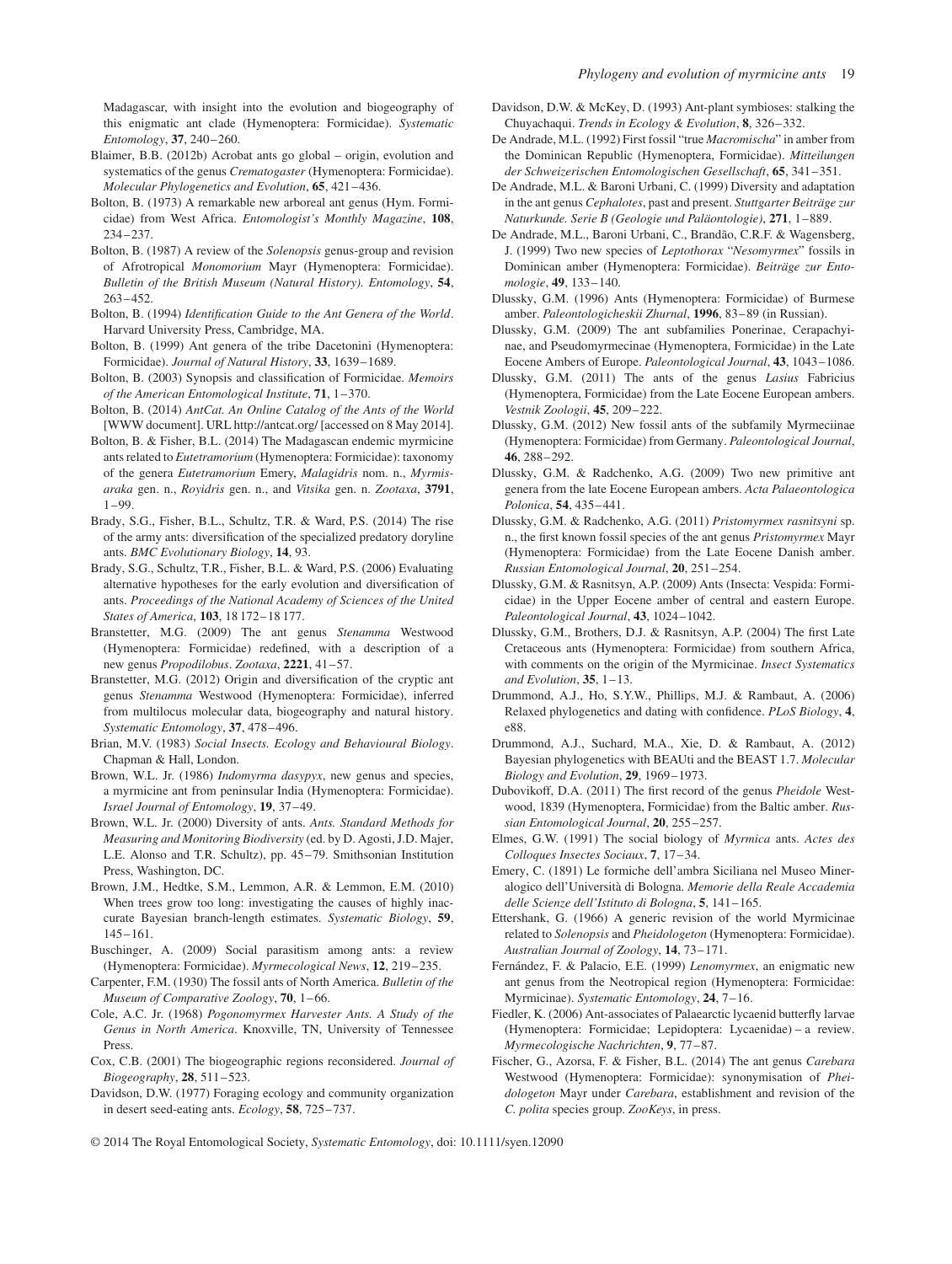- Grimaldi, D. & Agosti, D. (2000) A formicine in New Jersey Cretaceous amber (Hymenoptera: Formicidae) and early evolution of the ants. *Proceedings of the National Academy of Sciences of the United States of America*, **97**, 13 678–13 683.
- Heterick, B.E. (2001) Revision of the Australian ants of the genus *Monomorium* (Hymenoptera: Formicidae). *Invertebrate Taxonomy*, **15**, 353–459.
- Heterick, B. (2006) A revision of the Malagasy ants belonging to genus *Monomorium* Mayr, 1855 (Hymenoptera: Formicidae). *Proceedings of the California Academy of Sciences*, **57**, 69–202.
- Hölldobler, B. & Wilson, E.O. (1990) *The Ants*. Harvard University Press, Cambridge, MA.
- Hölldobler, B. & Wilson, E.O. (2011) *The Leafcutter Ants. Civilization by Instinct*. W. W. Norton, New York, NY.
- Hong, Y.-C. (2002) *Amber Insects of China*. Beijing Science and Technology Press, Beijing (in Chinese).
- Jansen, G. & Savolainen, R. (2010) Molecular phylogeny of the ant tribe Myrmicini (Hymenoptera: Formicidae). *Zoological Journal of the Linnean Society*, **160**, 482–495.
- Jansen, G., Savolainen, R. & Vepsäläinen, K. (2010) Phylogeny, divergence-time estimation, biogeography and social parasite–host relationships of the Holarctic ant genus *Myrmica* (Hymenoptera: Formicidae). *Molecular Phylogenetics and Evolution*, **56**, 294–304.
- Johnson, R.A. (2001) Biogeography and community structure of North American seed-harvesting ants. *Annual Review of Entomology*, **46**,  $1 - 29$ .
- Kearney, M. (2002) Fragmentary taxa, missing data, and ambiguity: mistaken assumptions and conclusions. *Systematic Biology*, **51**, 369–381.
- Keller, R.A. (2011) A phylogenetic analysis of ant morphology (Hymenoptera: Formicidae) with special reference to the poneromorph subfamilies. *Bulletin of the American Museum of Natural History*, **355**, 1–90.
- Kempf, W.W. (1973) A revision of the Neotropical myrmicine ant genus *Hylomyrma* Forel (Hymenoptera: Formicidae). *Studia Entomologica*, **16**, 225–260.
- Kugler, C. (1979) Evolution of the sting apparatus in the myrmicine ants. *Evolution*, **33**, 117–130.
- Lach, L., Parr, C.L. & Abbott, K. (eds) (2009) *Ant Ecology*. Oxford University Press, Oxford.
- Lanfear, R., Calcott, B., Ho, S.Y.W. & Guindon, S. (2012) Partition-Finder: combined selection of partitioning schemes and substitution models for phylogenetic analyses. *Molecular Biology and Evolution*, **29**, 1695–1701.
- LaPolla, J.S., Dlussky, G.M. & Perrichot, V. (2013) Ants and the fossil record. *Annual Review of Entomology*, **58**, 609–630.
- Lucky, A. & Sarnat, E.M. (2010) Biogeography and diversification of the Pacific ant genus *Lordomyrma* Emery. *Journal of Biogeography*, **37**, 624–634.
- Maddison, D.R. & Maddison, W.P. (2005) *MacClade 4: Analysis of Phylogeny and Character Evolution. Version 4.08* [WWW document]. URL http://macclade.org [accessed on 24 March 2014].
- Maddison, W.P. & Maddison, D.R. (2010) *Mesquite: A Modular System for Evolutionary Analysis. Version 2.73.* [WWW document]. URL http://mesquiteproject.org [accessed on 24 March 2014].
- Marshall, D.C. (2010) Cryptic failure of partitioned Bayesian phylogenetic analyses: lost in the land of long trees. *Systematic Biology*, **59**, 108–117.
- Marshall, D.C., Simon, C. & Buckley, T.R. (2006) Accurate branch length estimation in partitioned Bayesian analyses requires accommodation of among-partition rate variation and attention to branch length priors. *Systematic Biology*, **55**, 993–1003.
- Mayr, G. (1868) Die Ameisen des baltischen Bernsteins. *Beiträge zur Naturkunde Preussens*, **1**, 1–102.
- Moreau, C.S. (2008) Unraveling the evolutionary history of the hyperdiverse ant genus *Pheidole* (Hymenoptera: Formicidae). *Molecular Phylogenetics and Evolution*, **48**, 224–239.
- Moreau, C.S. & Bell, C.D. (2013) Testing the museum versus cradle tropical biological diversity hypothesis: phylogeny, diversification, and ancestral biogeographic range evolution of the ants. *Evolution*, **67**, 2240–2257.
- Moreau, C.S., Bell, C.D., Vila, R., Archibald, S.B. & Pierce, N.E. (2006) Phylogeny of the ants: diversification in the age of angiosperms. *Science*, **312**, 101–104.
- Mueller, U.G., Schultz, T.R., Currie, C.R., Adams, R.M.M. & Malloch, D. (2001) The origin of the attine ant-fungus mutualism. *Quarterly Review of Biology*, **76**, 171–197.
- Newton, M.A. & Raftery, A.E. (1994) Approximate Bayesian inference by the weighted likelihood bootstrap. *Journal of the Royal Statistical Society, Series B*, **56**, 3–48.
- Nixon, K.C. & Wheeler, Q.D. (1992) Extinction and the origin of species. *Extinction and Phylogeny* (ed. by Q.D. Wheeler and M. Novacek), pp. 119–143. Columbia University Press, New York, NY.
- Nygaard, S., Zhang, G., Schiøtt, M. *et al.* (2012) The genome of the leaf-cutting ant *Acromyrmex echinatior* suggests key adaptations to advanced social life and fungus farming. *Genome Research*, **21**, 1339–1348.
- Nylander, J.A.A., Ronquist, F., Huelsenbeck, J.P. & Nieves-Audrey, J.L. (2004) Bayesian phylogenetic analysis of combined data. *Systematic Biology*, **53**, 47–67.
- Ogata, K. & Okido, H. (2007) Revision of the ant genus *Perissomyrmex* with notes on the phylogeny of the tribe Myrmecinini. *Memoirs of the American Entomological Institute*, **80**, 352–369.
- Pacheco, J.A. & Mackay, W.P. (2013) *The Systematics and Biology of the New World Thief Ants of the Genus Solenopsis (Hymenoptera: Formicidae)*. Edwin Mellen Press, Lewiston, NY.
- Posada, D. (2008) jModelTest: phylogenetic model averaging. *Molecular Biology and Evolution*, **25**, 1253–1256.
- Posada, D. & Buckley, T.R. (2004) Model selection and model averaging in phylogenetics: advantages of the AIC and Bayesian approaches over likelihood ratio tests. *Systematic Biology*, **53**, 793–808.
- Price, S.L., Powell, S., Kronauer, D.J.C., Tran, L.A.P., Pierce, N.E. & Wayne, R.K. (2014) Renewed diversification is associated with new ecological opportunity in the Neotropical turtle ants. *Journal of Evolutionary Biology*, **27**, 242–258.
- Rabeling, C., Brown, J.M. & Verhaagh, M. (2008) Newly discovered sister lineage sheds light on early ant evolution. *Proceedings of the National Academy of Sciences of the United States of America*, **105**, 14 913–14 917.
- Radchenko, A.G. (1997) Review of the ants of *scabriceps* group of the genus *Monomorium* Mayr (Hymenoptera, Formicidae). *Annales Zoologici (Warsaw)*, **46**, 211–224.
- Radchenko, A.G., Dlussky, G. & Elmes, G.W. (2007) The ants of the genus *Myrmica* (Hymenoptera, Formicidae) from Baltic and Saxonian amber (Late Eocene). *Journal of Paleontology*, **81**, 1494–1501.
- Rambaut, A. & Drummond A.J. (2009) *Tracer v1.5* [WWW document]. URL http://beast.bio.ed.ac.uk/Tracer [accessed on 14 January 2014].
- Ree, R.H. & Smith, S.A. (2008) Maximum likelihood inference of geographic range evolution by dispersal, local extinction, and cladogenesis. *Systematic Biology*, **57**, 4–14.
- Ree, R.H., Moore, B.R., Webb, C.O. & Donoghue, M.J. (2005) A likelihood framework for inferring the evolution of geographic range on phylogenetic trees. *Evolution*, **59**, 2299–2311.
- Ronquist, F., Teslenko, M., van der Mark, P. *et al.* (2012) MrBayes 3.2: efficient Bayesian phylogenetic inference and model choice across a large model space. *Systematic Biology*, **61**, 539–542.
- Russell, J.A., Moreau, C., Goldman-Huertas, B., Fujiwara, M., Lohman, D. & Pierce, N.E. (2009) Bacterial gut symbionts are tightly